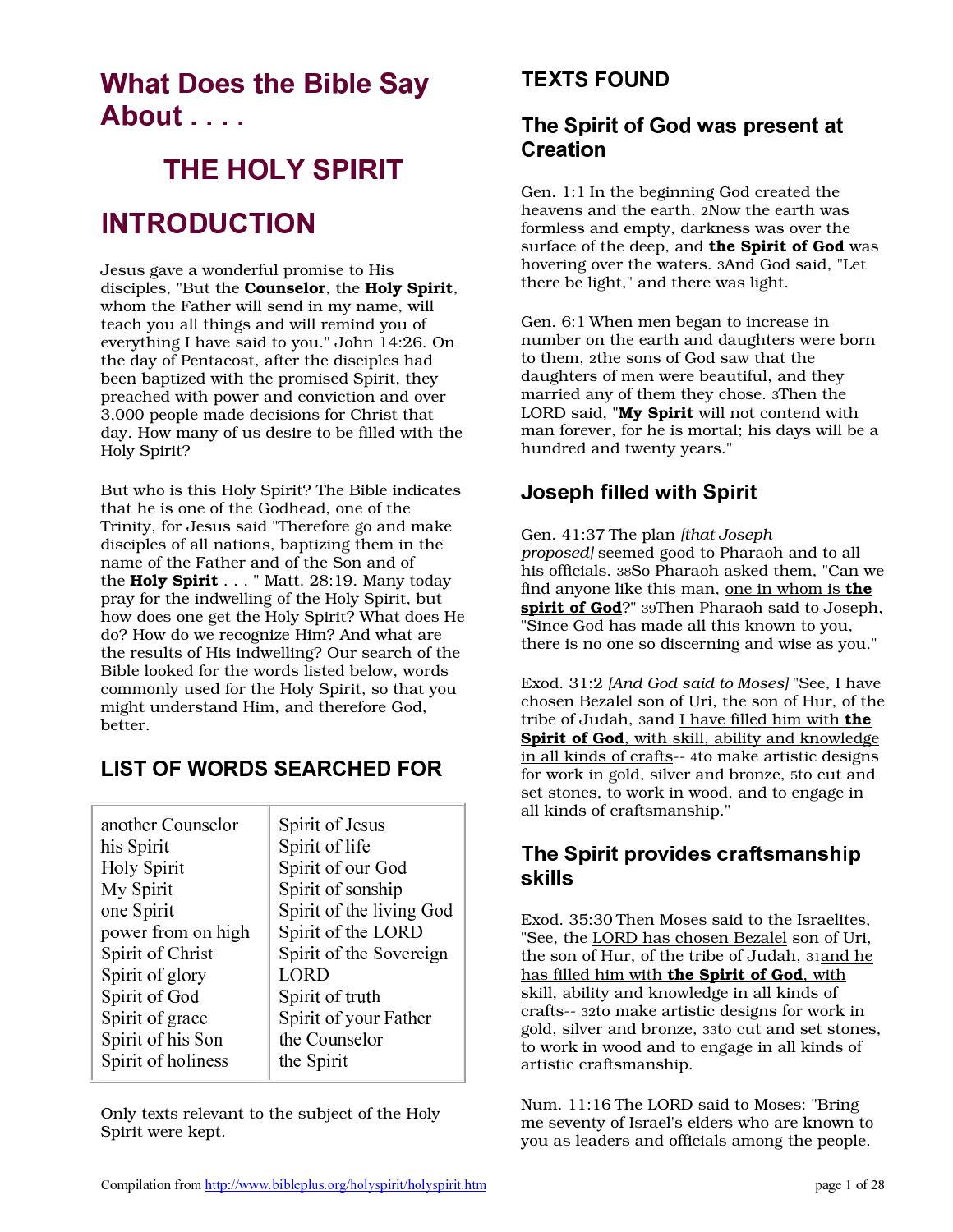Have them come to the Tent of Meeting, that they may stand there with you. 17I will come down and speak with you there, and I will take of **the Spirit** that is on you and put **the Spirit** on them. They will help you carry the burden of the people so that you will not have to carry it alone."

Num. 11:24 So Moses went out and told the people what the LORD had said. He brought together seventy of their elders and had them stand around the Tent. 25Then the LORD came down in the cloud and spoke with him, and he took of **the Spirit** that was on him and put **the** Spirit on the seventy elders. When the **Spirit** rested on them, they prophesied, but they did not do so again. 26However, two men, whose names were Eldad and Medad, had remained in the camp. They were listed among the elders, but did not go out to the Tent. Yet **the Spirit** also rested on them, and they prophesied in the camp. 27A young man ran and told Moses, "Eldad and Medad are prophesying in the camp." 28Joshua son of Nun, who had been Moses' aide since youth, spoke up and said, "Moses, my lord, stop them!" 29But Moses replied, "Are you jealous for my sake? I wish that all the LORD's people were prophets and that the LORD would put his Spirit on them!" 30Then Moses and the elders of Israel returned to the camp.

Num. 24:1 Now when Balaam saw that it pleased the LORD to bless Israel, he did not resort to sorcery as at other times, but turned his face toward the desert. 2When Balaam looked out and saw Israel encamped tribe by tribe, the Spirit of God came upon him 3and he uttered his oracle: "The oracle of Balaam son of Beor, the oracle of one whose eye sees clearly, 4the oracle of one who hears the words of God, who sees a vision from the Almighty, who falls prostrate, and whose eyes are opened: 5"How beautiful are your tents, O Jacob, your dwelling places, O Israel!"

Judg. 3:9 But when they cried out to the LORD, he raised up for them a deliverer, Othniel son of Kenaz, Caleb's younger brother, who saved them. 10The Spirit of the LORD came upon him, so that he became Israel's judge and went to war. The LORD gave Cushan-rishathaim king of Aram into the hands of Othniel, who overpowered him. 11So the land had peace for forty years, until Othniel son of Kenaz died.

Judg. 6:33 Now all the Midianites, Amalekites and other eastern peoples joined forces and crossed over the Jordan and camped in the

Valley of Jezreel. 34Then the Spirit of the LORD came upon Gideon, and he blew a trumpet, summoning the Abiezrites to follow him. 35He sent messengers throughout Manasseh, calling them to arms, and also into Asher, Zebulun and Naphtali, so that they too went up to meet them.

Judg. 11:28 The king of Ammon, however, paid no attention to the message Jephthah sent him. 29Then the Spirit of the LORD came upon Jephthah. He crossed Gilead and Manasseh, passed through Mizpah of Gilead, and from there he advanced against the Ammonites.

#### The Spirit gave Samson his great strength

Judg. 13:24 The woman gave birth to a boy and named him Samson. He grew and the LORD blessed him, 25and the Spirit of the LORD began to stir him while he was in Mahaneh Dan, between Zorah and Eshtaol.

Judg. 14:5 Samson went down to Timnah together with his father and mother. As they approached the vineyards of Timnah, suddenly a young lion came roaring toward him. 6The Spirit of the LORD came upon him in power so that he tore the lion apart with his bare hands as he might have torn a young goat. But he told neither his father nor his mother what he had done.

Judg. 14:18 Before sunset on the seventh day the men of the town said to *[Samson]*, "What is sweeter than honey? What is stronger than a lion?" Samson said to them, "If you had not plowed with my heifer, you would not have solved my riddle." 19Then the Spirit of the LORD came upon him in power. He went down to Ashkelon, struck down thirty of their men, stripped them of their belongings and gave their clothes to those who had explained the riddle. Burning with anger, he went up to his father's house.

Judg. 15:13 "Agreed," [*the Philistines]* answered. "We will only tie you up and hand you over to them. We will not kill you." So they bound *[Samson]* with two new ropes and led him up from the rock. 14As he approached Lehi, the Philistines came toward him shouting. The Spirit of the LORD came upon him in power. The ropes on his arms became like charred flax, and the bindings dropped from his hands. 15Finding a fresh jawbone of a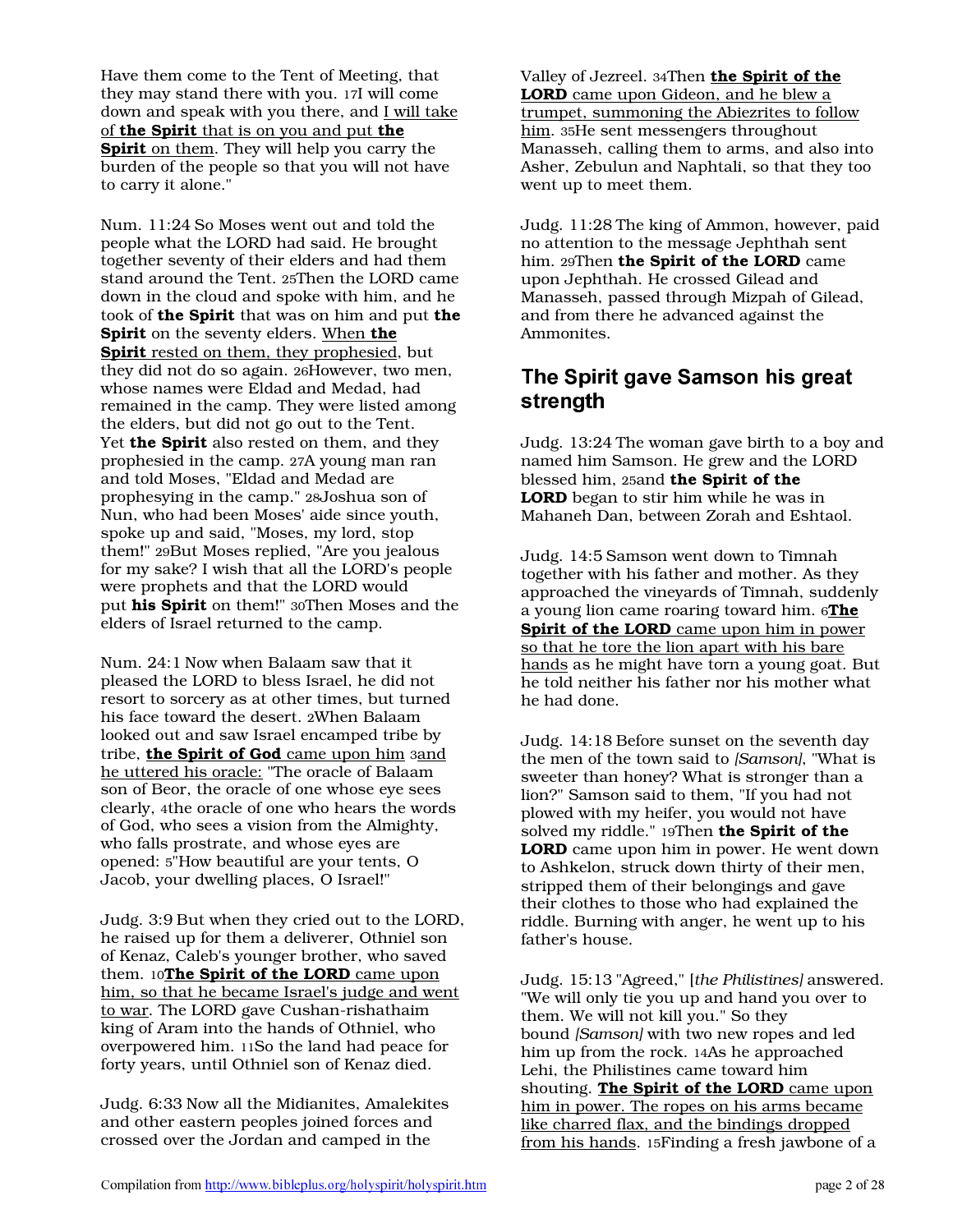donkey, he grabbed it and struck down a thousand men.

1Sam. 10:5 *[Samuel said to Saul]* "After that you will go to Gibeah of God, where there is a Philistine outpost. As you approach the town, you will meet a procession of prophets coming down from the high place with lyres, tambourines, flutes and harps being played before them, and they will be prophesying. 6The Spirit of the LORD will come upon you in power, and you will prophesy with them; and you will be changed into a different person. 7Once these signs are fulfilled, do whatever your hand finds to do, for God is with you. 8"Go down ahead of me to Gilgal. I will surely come down to you to sacrifice burnt offerings and fellowship offerings, but you must wait seven days until I come to you and tell you what you are to do." 9As Saul turned to leave Samuel, God changed Saul's heart, and all these signs were fulfilled that day. 10When they arrived at Gibeah, a procession of prophets met him; the Spirit of God came upon him in power, and he joined in their prophesying. 11When all those who had formerly known him saw him prophesying with the prophets, they asked each other, "What is this that has happened to the son of Kish? Is Saul also among the prophets?"

1Sam. 11:5 Just then Saul was returning from the fields, behind his oxen, and he asked, "What is wrong with the people? Why are they weeping?" Then they repeated to him what the men of Jabesh had said. 6When Saul heard their words, the Spirit of God came upon him in power, and he burned with anger. 7He took a pair of oxen, cut them into pieces, and sent the pieces by messengers throughout Israel, proclaiming, "This is what will be done to the oxen of anyone who does not follow Saul and Samuel." Then the terror of the LORD fell on the people, and they turned out as one man.

#### David anointed with the Spirit

1Sam. 16:11 So *[Samuel]* asked Jesse, "Arethese all the sons you have?" "There is still the youngest," Jesse answered, "but he is tending the sheep." Samuel said, "Send for him; we will not sit down until he arrives." 12So he sent and had him brought in. He was ruddy, with a fine appearance and handsome features. Then the LORD said, "Rise and anoint him; he is the one." 13So Samuel took the horn of oil and anointed him in the presence of his brothers, and from that day on the Spirit of

the LORD came upon David in power. Samuel then went to Ramah.

14Now the Spirit of the LORD had departed from Saul, and an evil spirit from the LORD tormented him. 15Saul's attendants said to him, "See, an evil spirit from God is tormenting you.

1Sam. 19:19 Word came to Saul: "David is in Naioth at Ramah"; 20so he sent men to capture him. But when they saw a group of prophets prophesying, with Samuel standing there as their leader, the Spirit of God came upon Saul's men and they also prophesied. 21Saul was told about it, and he sent more men, and they prophesied too. Saul sent men a third time, and they also prophesied. 22Finally, he himself left for Ramah and went to the great cistern at Secu. And he asked, "Where are Samuel and David?" "Over in Naioth at Ramah," they said. 23So Saul went to Naioth at Ramah. But the Spirit of God came even upon him, and he walked along prophesying until he came to Naioth. 24He stripped off his robes and also prophesied in Samuel's presence. He lay that way all that day and night. This is why people say, "Is Saul also among the prophets?"

2Sam. 23:1 These are the last words of David: "The oracle of David son of Jesse, the oracle of the man exalted by the Most High, the man anointed by the God of Jacob, Israel's singer of songs: 2"The Spirit of the LORD spoke through me; his word was on my tongue. 3The God of Israel spoke, the Rock of Israel said to me: `When one rules over men in righteousness, when he rules in the fear of God, 4he is like the light of morning at sunrise on a cloudless morning, like the brightness after rain that brings the grass from the earth.' 5"Is not my house right with God? Has he not made with me an everlasting covenant, arranged and secured in every part? Will he not bring to fruition my salvation and grant me my every desire?

#### The Spirit is capable of transporting people

1Kgs. 18:7 As Obadiah was walking along, Elijah met him. Obadiah recognized him, bowed down to the ground, and said, "Is it really you, my lord Elijah?" 8"Yes," he replied. "Go tell your master, `Elijah is here.'" 9"What have I done wrong," asked Obadiah, "that you are handing your servant over to Ahab to be put to death? 10As surely as the LORD your God lives, there is not a nation or kingdom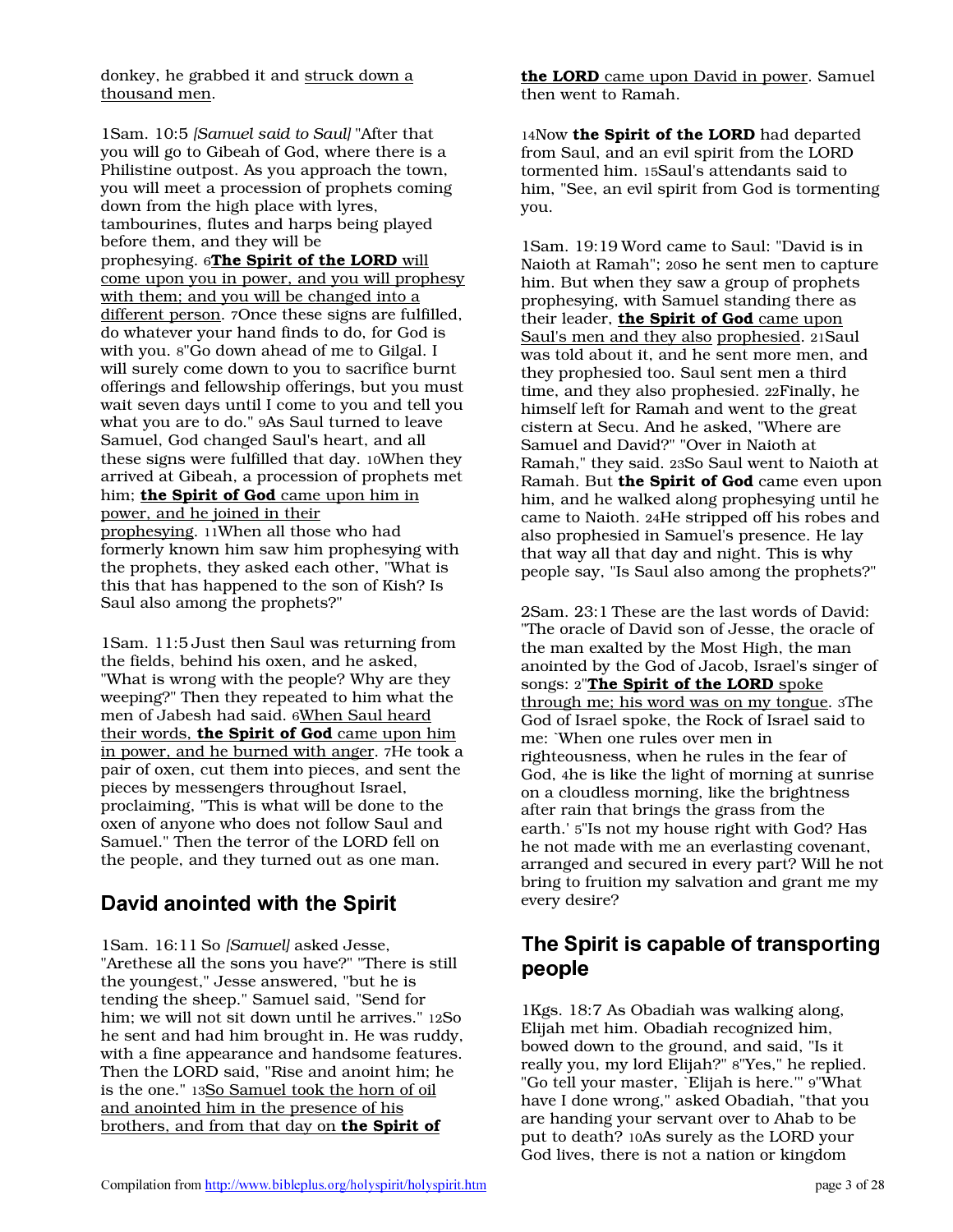where my master has not sent someone to look for you. And whenever a nation or kingdom claimed you were not there, he made them swear they could not find you. 11But now you tell me to go to my master and say, `Elijah is here.' 12I don't know where **the Spirit of the** LORD may carry you when I leave you. If I go and tell Ahab and he doesn't find you, he will kill me. Yet I your servant have worshiped the LORD since my youth. 13Haven't you heard, my lord, what I did while Jezebel was killing the prophets of the LORD? I hid a hundred of the LORD's prophets in two caves, fifty in each, and supplied them with food and water. 14And now you tell me to go to my master and say, `Elijah is here.' He will kill me!" 15Elijah said, "As the LORD Almighty lives, whom I serve, I will surely present myself to Ahab today." 16So Obadiah went to meet Ahab and told him, and Ahab went to meet Elijah.

1Kgs. 22:23 *[Micaiah the prophet said to King Ahab]* "So now the LORD has put a lying spirit in the mouths of all these prophets of yours. The LORD has decreed disaster for you." 24Then Zedekiah *[a false prophet]* son of Kenaanah went up and slapped Micaiah in the face. "Which way did the spirit from the LORD go when he went from me to speak to you?" he asked. 25Micaiah replied, "You will find out on the day you go to hide in an inner room."

#### Elijah taken up into heaven

2Kgs. 2:1 When the LORD was about to take Elijah up to heaven in a whirlwind, Elijah and Elisha were on their way from Gilgal. . .

 5The company of the prophets at Jericho went up to Elisha and asked him, "Do you know that the LORD is going to take your master from you today?"

 "Yes, I know," he replied, "but do not speak of it."

 6Then Elijah said to him, "Stay here; the LORD has sent me to the Jordan."

 And he replied, "As surely as the LORD lives and as you live, I will not leave you." So the two of them walked on.

 7Fifty men of the company of the prophets went and stood at a distance, facing the place where Elijah and Elisha had stopped at the Jordan. 8Elijah took his cloak, rolled it up and struck the water with it. The water divided to the right and to the left, and the two of them crossed over on dry ground.

 9When they had crossed, Elijah said to Elisha, "Tell me, what can I do for you before I am taken from you?"

 "Let me inherit a double portion of your spirit," Elisha replied.

 10"You have asked a difficult thing," Elijah said, "yet if you see me when I am taken from you, it will be yours --otherwise not."

 11As they were walking along and talking together, suddenly a chariot of fire and horses of fire appeared and separated the two of them, and Elijah went up to heaven in a whirlwind. 12Elisha saw this and cried out, "My father! My father! The chariots and horsemen of Israel!" And Elisha saw him no more. Then he took hold of his own clothes and tore them apart.

 13He picked up the cloak that had fallen from Elijah and went back and stood on the bank of the Jordan. 14Then he took the cloak that had fallen from him and struck the water with it. "Where now is the LORD, the God of Elijah?" he asked. When he struck the water, it divided to the right and to the left, and he crossed over.

 15The company of the prophets from Jericho, who were watching, said, "The spirit of Elijah is resting on Elisha." And they went to meet him and bowed to the ground before him. 16"Look," they said, "we your servants have fifty able men. Let them go and look for your master. Perhaps the Spirit of the LORD has picked him up and set him down on some mountain or in some valley."

 "No," Elisha replied, "do not send them." 17But they persisted until he was too ashamed to refuse. So he said, "Send them." And they sent fifty men, who searched for three days but did not find him. 18When they returned to Elisha, who was staying in Jericho,

he said to them, "Didn't I tell you not to go?"

1Chr. 12:17 David went out to meet them and said to them, "If you have come to me in peace, to help me, I am ready to have you unite with me. But if you have come to betray me to my enemies



when my hands are free from violence, may the God of our fathers see it and judge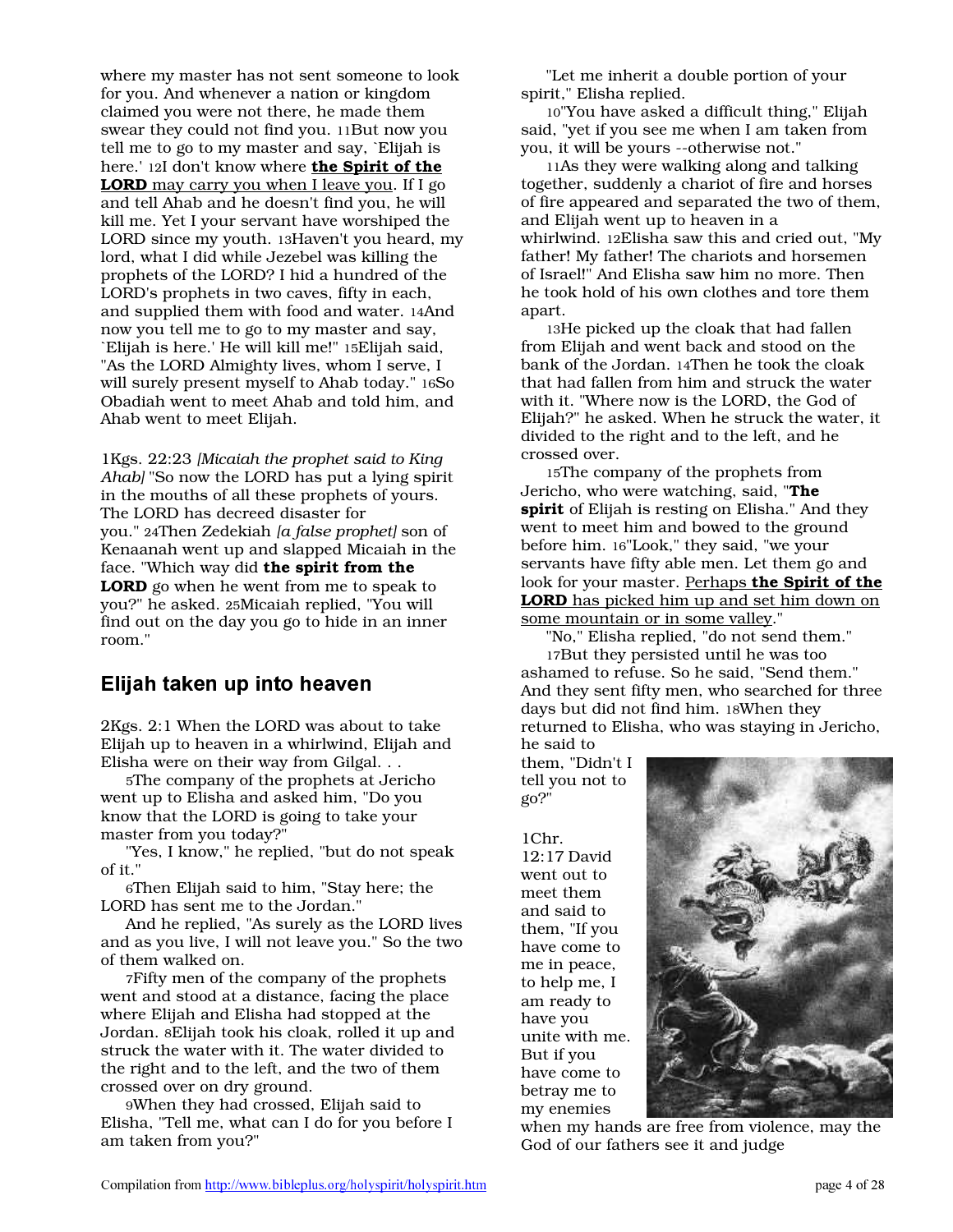you." 18Then the Spirit came upon Amasai, chief of the Thirty, and he said: "We are yours, O David! We are with you, O son of Jesse! Success, success to you, and success to those who help you, for your God will help you." So David received them and made them leaders of his raiding bands.

#### temple to David

1Chr. 28:11 Then David gave his son Solomon the plans for the portico of the temple, its buildings, its storerooms, its upper parts, its inner rooms and the place of atonement. 12He gave him the plans of all that the Spirit had put in his mind for the courts of the temple of the LORD and all the surrounding rooms, for the treasuries of the temple of God and for the treasuries for the dedicated things. 13He gave him instructions for the divisions of the priests and Levites, and for all the work of serving in the temple of the LORD, as well as for all the articles to be used in its service.

2Chr. 15:1 The Spirit of God came upon Azariah son of Oded. 2He went out to meet Asa and said to him, "Listen to me, Asa and all Judah and Benjamin. The LORD is with you when you are with him. If you seek him, he will be found by you, but if you forsake him, he will forsake you.

2Chr. 18:22 *[Micaiah the prophet said to King Ahab]* "So now the LORD has put a lying spirit in the mouths of these prophets of yours. The LORD has decreed disaster for you." 3Then Zedekiah son of Kenaanah went up and slapped Micaiah in the face. "Which way did the spirit from the LORD go when he went from me to speak to you?" he asked. 24Micaiah replied, "You will find out on the day you go to hide in an inner room."

2Chr. 20:13 *[When Jehoshaphat and the Israelites were about to be attacked by their enemies, they appealed to God for help.]* All the men of Judah, with their wives and children and little ones, stood there before the LORD. 14Then the Spirit of the LORD came upon Jahaziel son of Zechariah, the son of Benaiah, the son of Jeiel, the son of Mattaniah, a Levite and descendant of Asaph, as he stood in the assembly. 15He said: "Listen, King Jehoshaphat and all who live in Judah and Jerusalem! This is what the LORD says to you: `Do not be afraid or discouraged because of this vast army. For the battle is not yours, but God's. 16Tomorrow march down against them.

They will be climbing up by the Pass of Ziz, and you will find them at the end of the gorge in the Desert of Jeruel. 17You will not have to fight this battle. Take up your positions; stand firm and see the deliverance the LORD will give you, O Judah and Jerusalem. Do not be afraid; do not be discouraged. Go out to face them tomorrow, and the LORD will be with you.'" 18Jehoshaphat bowed with his face to the ground, and all the people of Judah and Jerusalem fell down in worship before the LORD.

#### - A strategie of the strategie of the strategie of the strategie of the strategie of the strategie of the strategie of the strategie of the strategie of the strategie of the strategie of the strategie of the strategie of t rebuke sin

2Chr. 24:19 Although the LORD sent prophets to the people to bring them back to him, and though they testified against them, they would not listen. 20Then **the Spirit of God** came upon Zechariah son of Jehoiada the priest. He stood before the people and said, "This is what God says: `Why do you disobey the LORD's commands? You will not prosper. Because you have forsaken the LORD, he has forsaken you.'" 21But they plotted against him, and by order of the king they stoned him to death in the courtyard of the LORD's temple.

Job 33:3 *[Young Elihu to Job]* My words come from an upright heart; my lips sincerely speak what I know. 4The Spirit of God has made me; the breath of the Almighty gives me life. 5Answer me then, if you can; prepare yourself and confront me.

Ps. 51:10 Create in me a pure heart, O God, and renew a steadfast spirit within me.  $11D_0$ not cast me from your presence or take your Holy Spirit from me. 12 Restore to me the joy of your salvation and grant me a willing spirit, to sustain me.

Ps. 106:32 By the waters of Meribah they angered the LORD, and trouble came to Moses because of them; 33 for they rebelled against **the** Spirit of God, and rash words came from Moses' lips.

Isa. 11:1 A shoot will come up from the stump of Jesse; from his roots a Branch will bear fruit. **2The Spirit of the LORD** will rest on him-- the Spirit of wisdom and of understanding, the Spirit of counsel and of power, the Spirit of knowledge and of the fear of the LORD-- 3and he will delight in the fear of the LORD. He will not judge by what he sees with his eyes, or decide by what he hears with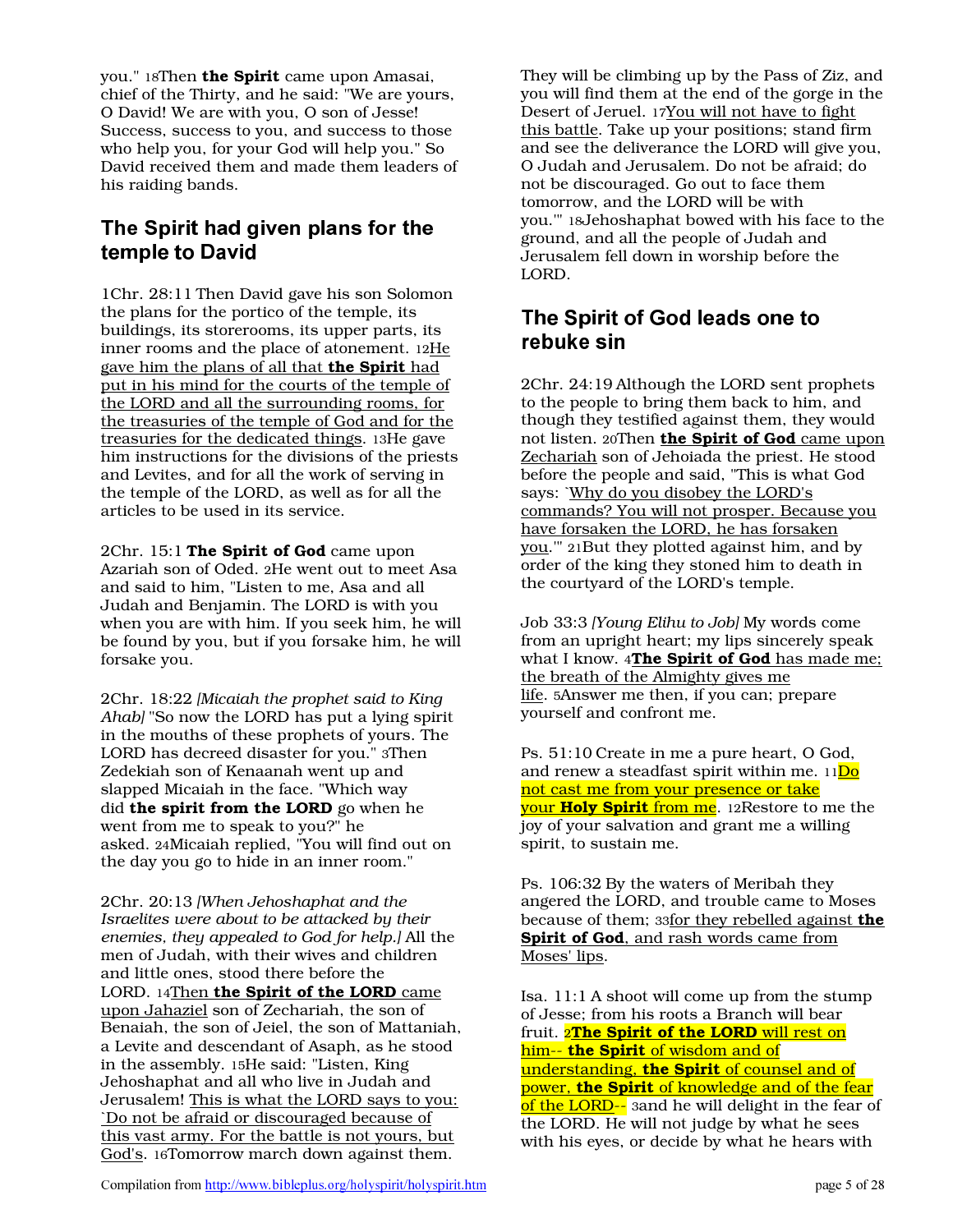his ears; 4but with righteousness he will judge the needy, with justice he will give decisions for the poor of the earth. He will strike the earth with the rod of his mouth; with the breath of his lips he will slay the wicked.

Isa. 30:1 "Woe to the obstinate children," declares the LORD, "to those who carry out plans that are not mine, forming an alliance, but not by **my Spirit**, heaping sin upon sin; 2who go down to Egypt without consulting me; who look for help to Pharaoh's protection, to Egypt's shade for refuge.

Isa. 32:14 The fortress will be abandoned, the noisy city deserted; citadel and watchtower will become a wasteland forever, the delight of donkeys, a pasture for flocks, 15till the Spirit is poured upon us from on high, and the desert becomes a fertile field, and the fertile field seems like a forest. 16Justice will dwell in the desert and righteousness live in the fertile field.

Isa. 34:11 The desert owl and screech owl will possess it; the great owl and the raven will nest there. God will stretch out over Edom the measuring line of chaos and the plumb line of desolation. 12Her nobles will have nothing there to be called a kingdom, all her princes will vanish away. 13Thorns will overrun her citadels, nettles and brambles her strongholds. She will become a haunt for jackals, a home for owls. 14Desert creatures will meet with hyenas, and wild goats will bleat to each other; there the night creatures will also repose and find for themselves places of rest. 15The owl will nest there and lay eggs, she will hatch them, and care for her young under the shadow of her wings; there also the falcons will gather, each with its mate. 16Look in the scroll of the LORD and read: None of these will be missing, not one will lack her mate. For it is his mouth that has given the order, and his Spirit will gather them together. 17He allots their portions; his hand distributes them by measure. They will possess it forever and dwell there from generation to generation.

Isa. 42:1 "Here is my servant, whom I uphold, my chosen one in whom I delight; I will put **my Spirit** on him and he will bring justice to the nations. 2He will not shout or cry out, or raise his voice in the streets.

Isa. 44:2 This is what the LORD says-- he who made you, who formed you in the womb, and who will help you: Do not be afraid, O Jacob, my servant, Jeshurun, whom I have

chosen. 3For I will pour water on the thirsty land, and streams on the dry ground; I will pour out **my Spirit** on your offspring, and my blessing on your descendants. 4They will spring up like grass in a meadow, like poplar trees by flowing streams.

Isa. 48:14 "Come together, all of you, and listen: Which of [the idols] has foretold these things? The LORD's chosen ally will carry out his purpose against Babylon; his arm will be against the Babylonians. 15I, even I, have spoken; yes, I have called him. I will bring him, and he will succeed in his mission. 16"Come near me and listen to this: "From the first announcement I have not spoken in secret; at the time it happens, I am there." And now the Sovereign LORD has sent me, with his **Spirit.** 17This is what the LORD says-- your Redeemer, the Holy One of Israel: "I am the LORD your God, who teaches you what is best for you, who directs you in the way you should go. 18If only you had paid attention to my commands, your peace would have been like a river, your righteousness like the waves of the sea. 19Your descendants would have been like the sand, your children like its numberless grains; their name would never be cut off nor destroyed from before me."

Isa. 59:20 "The Redeemer will come to Zion, to those in Jacob who repent of their sins," declares the LORD. 21"As for me, this is my covenant with them," says the LORD. "My **Spirit**, who is on you, and my words that I have put in your mouth will not depart from your mouth, or from the mouths of your children, or from the mouths of their descendants from this time on and forever," says the LORD.

Isa. 61:1 The Spirit of the Sovereign LORD is on me, because the LORD has anointed me to preach good news to the poor. He has sent me to bind up the brokenhearted, to proclaim freedom for the captives and release from darkness for the prisoners, 2to proclaim the year of the LORD's favor and the day of vengeance of our God, to comfort all who mourn, 3and provide for those who grieve in Zion-- to bestow on them a crown of beauty instead of ashes, the oil of gladness instead of mourning, and a garment of praise instead of a spirit of despair. They will be called oaks of righteousness, a planting of the LORD for the display of his splendor.

#### Israel grieved the Spirit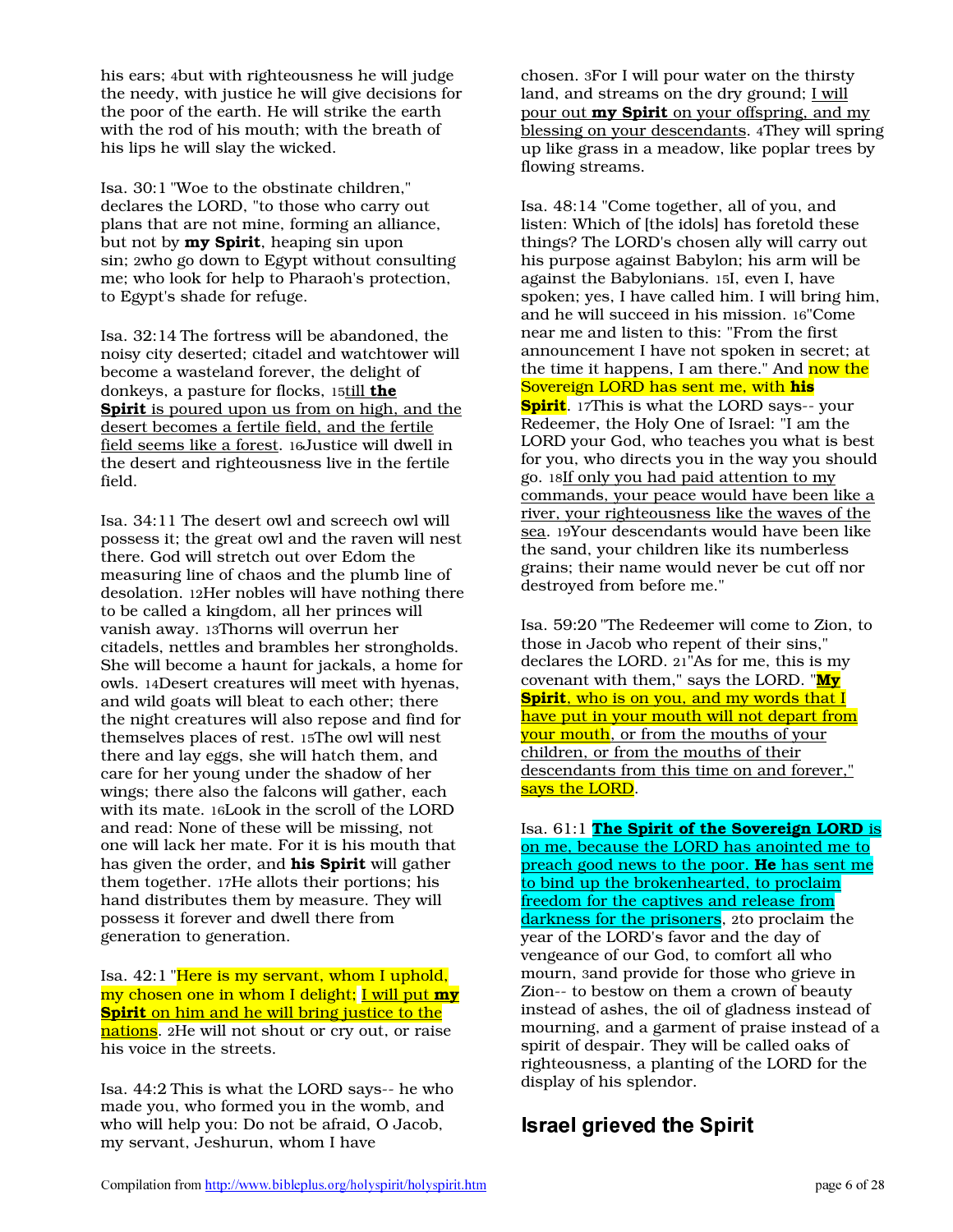Isa. 63:9 In all their distress he too was distressed, and the angel of his presence saved them. In his love and mercy he redeemed them; he lifted them up and carried them all the days of old. 10Yet they rebelled and grieved his **Holy Spirit.** So he turned and became their enemy and **he himsel**f fought against them. 11Then his people recalled the days of old, the days of Moses and his people-- where is he who brought them through the sea, with the shepherd of his flock? <mark>Where is he who set</mark> his **Holy Spirit** among them, 12who sent his glorious arm of power to be at Moses' right hand, who divided the waters before them, to gain for himself everlasting renown, 13who led them through the depths? Like a horse in open country, they did not stumble; 14like cattle that go down to the plain, <mark>they were given rest</mark> by the Spirit of the LORD. This is how you guided your people to make for yourself a glorious name. 15Look down from heaven and see from your lofty throne, holy and glorious. Where are your zeal and your might? Your tenderness and compassion are withheld from us.

Ezek. 2:1 He said to me, "Son of man, stand up on your feet and I will speak to you." 2<mark>As he</mark> spoke, the Spirit came into me and raised me to my feet, and I heard **him** speaking to me. 3He said: "Son of man, I am sending you to the Israelites, to a rebellious nation that has rebelled against me; they and their fathers have been in revolt against me to this very day.

#### The Spirit transports Ezekiel to Babylon

Ezek. 3:11 Go now to your countrymen in exile and speak to them. Say to them, `This is what the Sovereign LORD says,' whether they listen or fail to listen." 12Then **the Spirit** lifted me up, and I heard behind me a loud rumbling sound - -May the glory of the LORD be praised in his dwelling place!-- 13the sound of the wings of the living creatures brushing against each other and the sound of the wheels beside them, a loud rumbling sound. 14The Spirit then lifted me up and took me away, and I went in bitterness and in the anger of my spirit, with the strong hand of the LORD upon me. 15I came to the exiles who lived at Tel Abib near the Kebar River. And there, where they were living, I sat among them for seven days - overwhelmed.

Ezek. 3:23 So I got up and went out to the plain. And the glory of the LORD was standing there, like the glory I had seen by the Kebar

River, and I fell facedown. 24Then the Spirit came into me and raised me to my feet. He spoke to me and said: "Go, shut yourself inside your house. 25And you, son of man, they will tie with ropes; you will be bound so that you cannot go out among the people.

Ezek. 8:2 I looked, and I saw a figure like that of a man. From what appeared to be his waist down he was like fire, and from there up his appearance was as bright as glowing metal. 3He stretched out what looked like a hand and took me by the hair of my head. The **Spirit** lifted me up between earth and heaven and in visions of God he took me to Jerusalem, to the entrance to the north gate of the inner court, where the idol that provokes to jealousy stood. 4And there before me was the glory of the God of Israel, as in the vision I had seen in the plain.

## The Spirit gives prophecy

Ezek. 11:1 Then the Spirit lifted me up and brought me to the gate of the house of the LORD that faces east. There at the entrance to the gate were twenty-five men, and I saw among them Jaazaniah son of Azzur and Pelatiah son of Benaiah, leaders of the people. 2The LORD said to me, "Son of man, these are the men who are plotting evil and giving wicked advice in this city. 3They say, `Will it not soon be time to build houses? This city is a cooking pot, and we are the meat.' 4Therefore prophesy against them; prophesy, son of man." 5Then the Spirit of the LORD came upon me, and he told me to say: "This is what the LORD says: That is what you are saying, O house of Israel, but I know what is going through your mind. 6You have killed many people in this city and filled its streets with the dead. 7"Therefore this is what the Sovereign LORD says: The bodies you have thrown there are the meat and this city is the pot, but I will drive you out of it. 8You fear the sword, and the sword is what I will bring against you, declares the Sovereign LORD. 9I will drive you out of the city and hand you over to foreigners and inflict punishment on you. 10You will fall by the sword, and I will execute judgment on you at the borders of Israel. Then you will know that I am the LORD. 11This city will not be a pot for you, nor will you be the meat in it; I will execute judgment on you at the borders of Israel. 12And you will know that I am the LORD, for you have not followed my decrees or kept my laws but have conformed to the standards of the nations around you."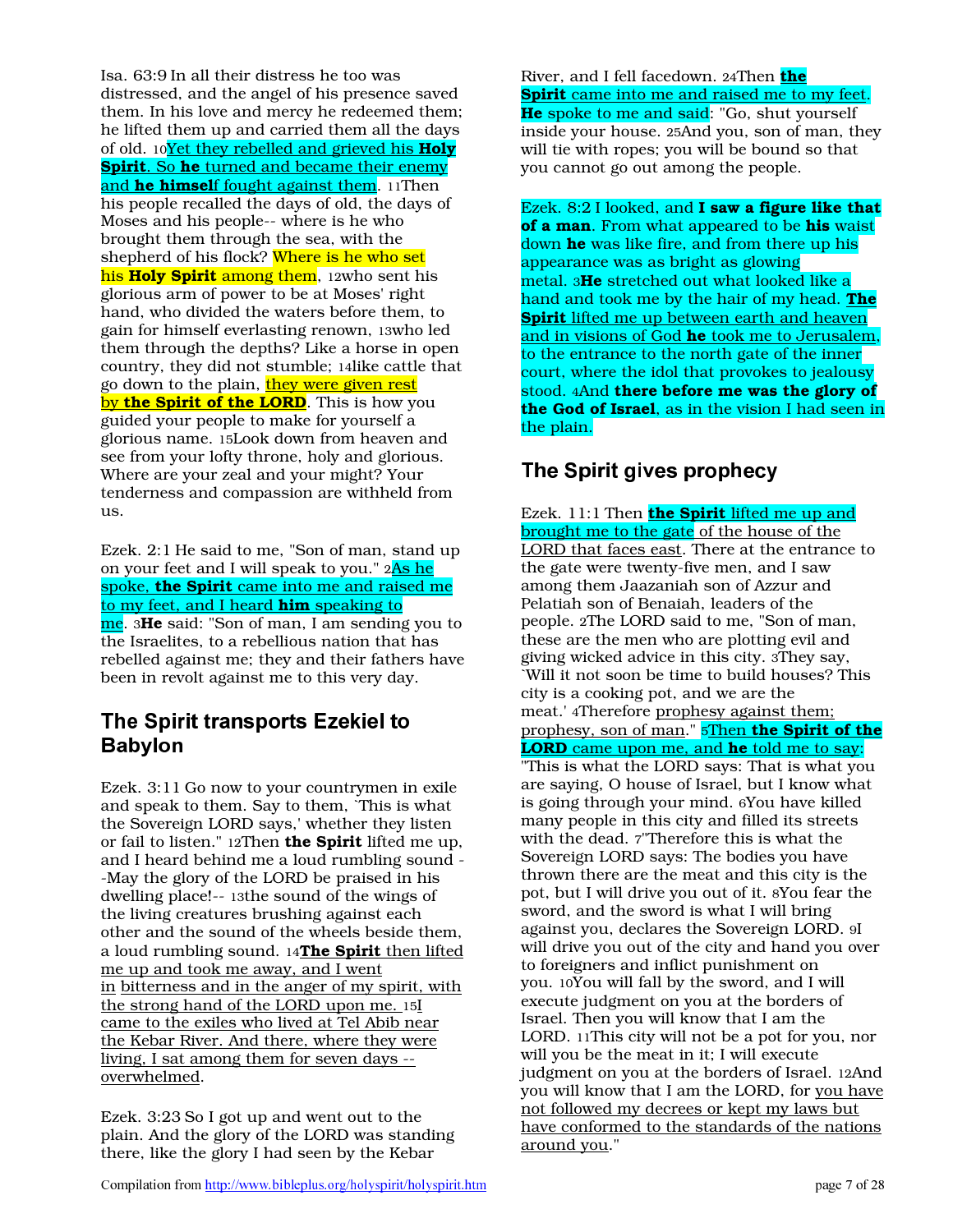Ezek. 11:23 The glory of the LORD went up from within the city and stopped above the mountain east of it. 24The Spirit lifted me up and brought me to the exiles in Babylonia in the vision given by the Spirit of God. Then the vision I had seen went up from me, 25and I told the exiles everything the LORD had shown me.

#### A new heart and spirit

Ezek. 36:26 I will give you a new heart and put a new spirit in you; I will remove from you your heart of stone and give you a heart of flesh. 27And I will put my Spirit in you and move you to follow my decrees and be careful to keep my laws. 28You will live in the land I gave your forefathers; you will be my people, and I will be your God.

Ezek. 37:1 The hand of the LORD was upon me, and **he** brought me out by **the Spirit of** the LORD and set me in the middle of a valley; it was full of bones. 2He led me back and forth among them, and I saw a great many bones on the floor of the valley, bones that were very dry.

Ezek. 37:13 Then you, my people, will know that I am the LORD, when I open your graves and bring you up from them. 14I will put **my** Spirit in you and you will live, and I will settle you in your own land. Then you will know that I the LORD have spoken, and I have done it, declares the LORD.'"

Ezek. 39:28 Then they will know that I am the LORD their God, for though I sent them into exile among the nations, I will gather them to their own land, not leaving any behind. 29I will no longer hide my face from them, for I will pour out **my Spirit** on the house of Israel, declares the Sovereign LORD."

Ezek. 43:4 The glory of the LORD entered the temple through the gate facing east. 5Then the **Spirit** lifted me up and brought me into the inner court, and the glory of the LORD filled the temple. 6While the man was standing beside me, I heard someone speaking to me from inside the temple.

#### Spirit to be poured out

Joel 2:27 Then you will know that I am in Israel, that I am the LORD your God, and that there is no other; never again will my people be shamed. 28`And afterward, I will pour out my **Spirit** on all people. Your sons and daughters will prophesy, your old men will dream dreams, your young men will see visions. 29Even on my servants, both men and women, I will pour out **my Spirit** in those days. 30I will show wonders in the heavens and on the earth, blood and fire and billows of smoke.

Micah 2:6 "Do not prophesy," their prophets say. "Do not prophesy about these things; disgrace will not overtake us." 7Should it be said, O house of Jacob: "Is the Spirit of the **LORD** angry? Does **he** do such things?" "Do not my words do good to him whose ways are upright? 8Lately my people have risen up like an enemy. You strip off the rich robe from those who pass by without a care, like men returning from battle.

Micah 3:7 The seers will be ashamed and the diviners disgraced. They will all cover their faces because there is no answer from God." 8But as for me, I am filled with power, with the Spirit of the LORD, and with justice and might, to declare to Jacob his transgression, to Israel his sin.

Hag. 2:1 On the twenty-first day of the seventh month, the word of the LORD came through the prophet Haggai: 2"Speak to Zerubbabel son of Shealtiel, governor of Judah, to Joshua son of Jehozadak, the high priest, and to the remnant of the people. Ask them, 3 `Who of you is left who saw this house in its former glory? How does it look to you now? Does it not seem to you like nothing? 4But now be strong, O Zerubbabel,' declares the LORD. `Be strong, O Joshua son of Jehozadak, the high priest. Be strong, all you people of the land,' declares the LORD, `and work. For I am with you,' declares the LORD Almighty. 5`This is what I covenanted with you when you came out of Egypt. And **my Spirit remains among you. Do not fear.** 

#### Not by might nor by power, but by my Spirit says the Lord

Zech. 3:6 The angel of the LORD gave this charge to Joshua: 7"This is what the LORD Almighty says: `If you will walk in my ways and keep my requirements, then you will govern my house and have charge of my courts, and I will give you a place among these standing here. 8"`Listen, O high priest Joshua and your associates seated before you, who are men symbolic of things to come: I am going to bring my servant, the Branch. 9See, the stone I have set in front of Joshua! There are seven eyes on that one stone, *[*"*These seven are the eyes of the LORD, which range throughout the earth." see Zech 4:10 below]* and I will engrave an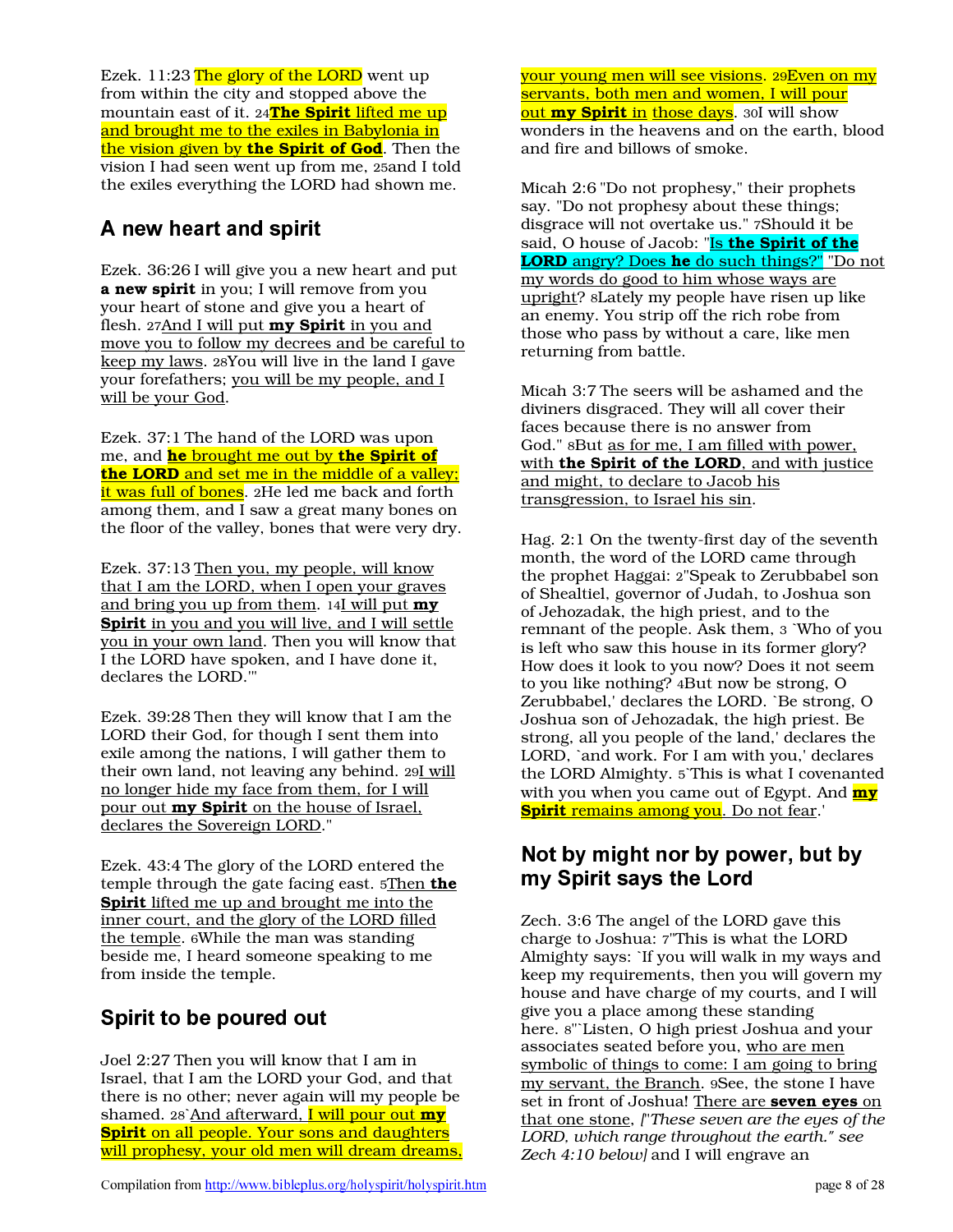inscription on it,' says the LORD Almighty, `and I will remove the sin of this land in a single day. 10"`In that day each of you will invite his neighbor to sit under his vine and fig tree,' declares the LORD Almighty."

Zech. 4:1 Then the angel who talked with me returned and wakened me, as a man is wakened from his sleep. 2He asked me, "What do you see?"

 I answered, "I see a solid gold lampstand with a bowl at the top and seven lights on it, with seven channels to the lights. 3Also there are two olive trees by it, one on the right of the bowl and the other on its left." 4I asked the angel who talked with me, "What are these, my lord?"

 5He answered, "Do you not know what these are?"

"No, my lord," I replied.

 6So he said to me, "This is the word of the LORD to Zerubbabel: `Not by might nor by power, but by **my Spirit**,' says the LORD Almighty. 7"What are you, O mighty mountain? Before Zerubbabel you will become level ground. Then he will bring out the capstone to shouts of `God bless it! God bless it!'"

 8Then the word of the LORD came to me: 9"The hands of Zerubbabel have laid the foundation of this temple; his hands will also complete it. Then you will know that the LORD Almighty has sent me to you.

 10"Who despises the day of small things? Men will rejoice when they see the plumb line in the hand of Zerubbabel. "(These seven are the eyes of the LORD, which range throughout the earth.)"

 11Then I asked the angel, "What are these two olive trees on the right and the left of the lampstand?" 12Again I asked him, "What are these two olive branches beside the two gold pipes that pour out golden oil?"

 13He replied, "Do you not know what these are?"

"No, my lord," I said.

 14So he said, "These are the two who are anointed to serve the Lord of all the earth."

Zech. 6:7 When the powerful horses went out, they were straining to go throughout the earth. And *[the angel]* said, "Go throughout the earth!" So they went throughout the earth. 8Then he called to me, "Look, those going toward the north country have given **my Spirit** rest in the land of the north."

Zech. 7:8 And the word of the LORD came again to Zechariah: 9"This is what the LORD Almighty says: `Administer true justice; show mercy and compassion to one another. 10Do

not oppress the widow or the fatherless, the alien or the poor. In your hearts do not think evil of each other.' 11"But they refused to pay attention; stubbornly they turned their backs and stopped up their ears. 12They made their hearts as hard as flint and would not listen to the law or to the words that the LORD Almighty had sent by his Spirit through the earlier prophets. So the LORD Almighty was very angry. 13"`When I called, they did not listen; so when they called, I would not listen,' says the LORD Almighty. 14`I scattered them with a whirlwind among all the nations, where they were strangers. The land was left so desolate behind them that no one could come or go. This is how they made the pleasant land desolate.'"

#### Mary was with child through the **Holy Spirit**

Matt. 1:18 This is how the birth of Jesus Christ came about: His mother Mary was pledged to be married to Joseph, but before they came together, she was found to be with child through the **Holy Spirit**. 19Because Joseph her husband was a righteous man and did not want to expose her to public disgrace, he had in mind to divorce her quietly. 20But after he had considered this, an angel of the Lord appeared to him in a dream and said, "Joseph son of David, do not be afraid to take Mary home as your wife, because what is conceived in her is from the **Holy Spirit**. 21She will give birth to a son, and you are to give him the name Jesus, because he will save his people from their sins."

#### Jesus baptized with the Spirit of God

Matt. 3:10 *[John the Baptist proclaimed]* The ax is already at the root of the trees, and every tree that does not produce good fruit will be cut down and thrown into the fire. 11"I baptize you with water for repentance. But after me will come one who is more powerful than I, whose sandals I am not fit to carry. He will baptize you with the **Holy Spirit** and with fire. 12His winnowing fork is in his hand, and he will clear his threshing floor, gathering his wheat into the barn and burning up the chaff with unquenchable fire." 13Then Jesus came from Galilee to the Jordan to be baptized by John. 14But John tried to deter him, saying, "I need to be baptized by you, and do you come to me?" 15Jesus replied, "Let it be so now; it is proper for us to do this to fulfill all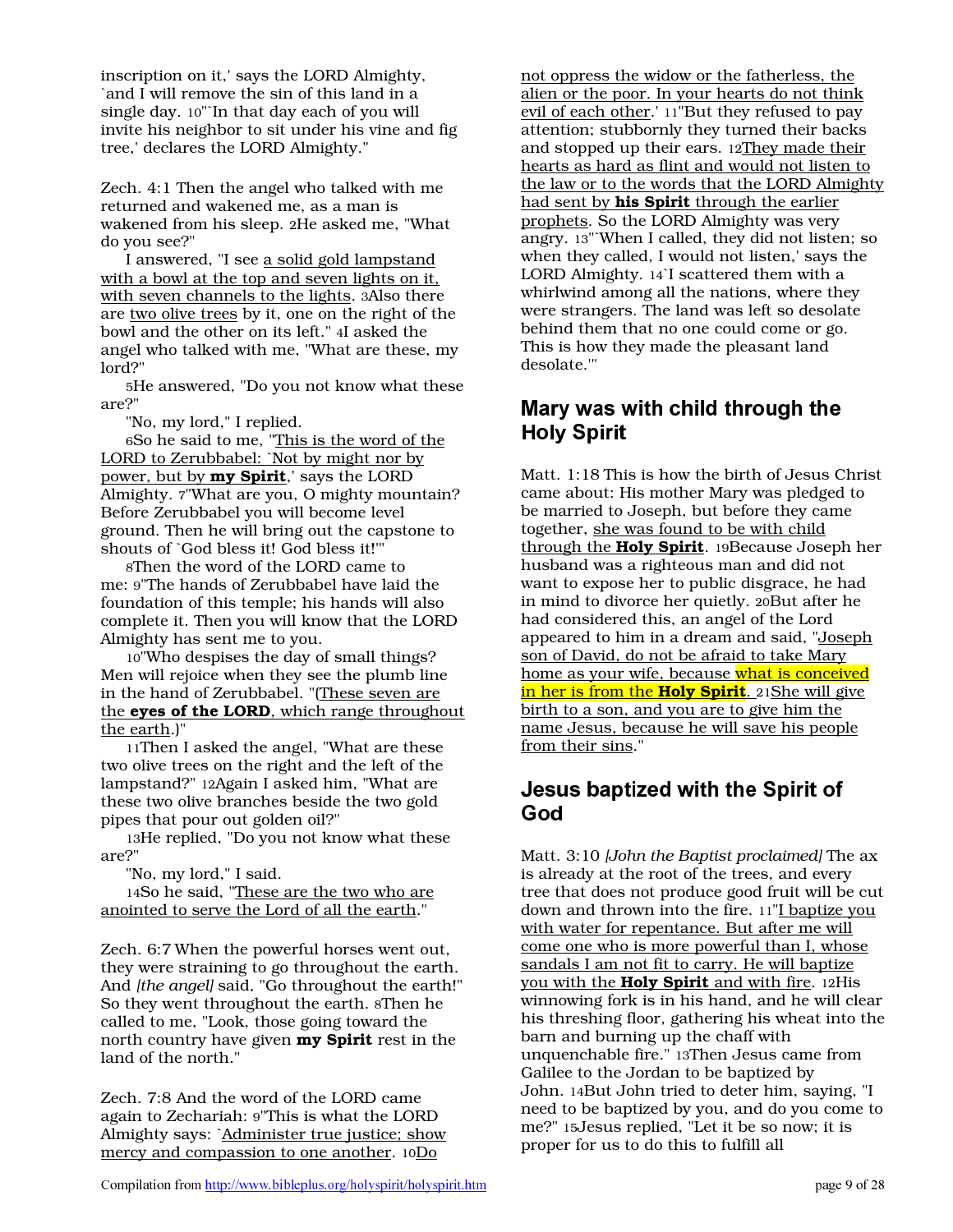righteousness." Then John consented. 16As soon as Jesus was baptized, he went up out of the water. At that moment heaven was opened, and he saw the Spirit of God descending like a <mark>dove and lighting on him</mark>. 17And a voice from heaven said, "This is my Son, whom I love; with him I am well pleased." (Matt. 4) 1Then Jesus was led by **the Spirit** into the desert to be tempted by the devil.

Matt. 10:17 *[Jesus said to His disciples]* "Be on your guard against men; they will hand you over to the local councils and flog you in their synagogues. 18On my account you will be brought before governors and kings as witnesses to them and to the Gentiles. 19But when they arrest you, do not worry about what to say or how to say it. At that time you will be given what to say, 20for it will not be you speaking, but the Spirit of your Father speaking through you.

Matt. 12:17 This was to fulfill what was spoken through the prophet Isaiah: 18"Here is my servant whom I have chosen, the one I love, in whom I delight; I will put  $my$  Spirit on him, and he will proclaim justice to the nations. 19He will not quarrel or cry out; no one will hear his voice in the streets.

Matt. 12:27 And if I drive out demons by Beelzebub, by whom do your people drive them out? So then, they will be your judges. 28But if I drive out demons by the Spirit of God, then the kingdom of God has come upon you. 29"Or again, how can anyone enter a strong man's house and carry off his possessions unless he first ties up the strong man? Then he can rob his house. 30"He who is not with me is against me, and he who does not gather with me scatters. 31And <u>so I tell you, every sin and</u> blasphemy will be forgiven men, but the blasphemy against the Spirit will not be forgiven. 32Anyone who speaks a word against the **Son of Man** will be forgiven, but anyone who speaks against the Holy Spirit will not be forgiven, either in this age or in the age to come.

Matt. 22:42 "What do you think about the Christ? Whose son is he?" "The son of David," they replied. 43He said to them, "How is it then that David, speaking by the Spirit, calls him `Lord'? For he says, 44"`The Lord said to my Lord: "Sit at my right hand until I put your enemies under your feet." '

#### ôõö÷øùú øû ÷üú ûõýú þÿ +õ÷üú -þû öön biskundige en staatskaperingen om de staatskaperingen om de staatskaperingen om de staatskaperingen om de

Matt. 28:18 Then Jesus came to them and said, "All authority in heaven and on earth has been given to me. 19Therefore go and make disciples of all nations, baptizing them in the name of the Father and of the Son and of the Holy **Spirit**, 20and teaching them to obey everything I have commanded you. And surely I am with you always, to the very end of the age."

Mark 1:7 And this was his message: "After me will come one more powerful than I, the thongs of whose sandals I am not worthy to stoop down and untie. 8I baptize you with water, but he will baptize you with the **Holy Spirit**." 9At that time Jesus came from Nazareth in Galilee and was baptized by John in the Jordan. 10As Jesus was coming up out of the water, he saw heaven being torn open and the **Spirit** descending on him like a dove. 11And a voice came from heaven: "You are my Son, whom I love; with you I am well pleased." 12At once the Spirit sent him out into the desert, 13and he was in the desert forty days, being tempted by Satan. He was with the wild animals, and angels attended him.

#### **∼**övö≑ þresser, engeners í rese, e þresser not forgiveable.

Mark 3:28 I tell you the truth, all the sins and blasphemies of men will be forgiven them. 29**But whoever blasphemes against** the **Holy Spirit** will never be forgiven; he is guilty of an eternal sin." 30He said this because they were saying, "He has an evil spirit."

Mark 12:35 While Jesus was teaching in the temple courts, he asked, "How is it that the teachers of the law say that the Christ is the son of David? 36David himself, speaking by the Holy Spirit, declared: "The Lord said to my Lord: "Sit at my right hand until I put your enemies under your feet." ' 37David himself calls him `Lord.' How then can he be his son?" The large crowd listened to him with delight.

Mark 13:10 And the gospel must first be preached to all nations. 11Whenever you are arrested and brought to trial, do not worry beforehand about what to say. Just say whatever is given you at the time, for it is not vou speaking, but the **Holy Spirit**. 12"Brother will betray brother to death, and a father his child. Children will rebel against their parents and have them put to death.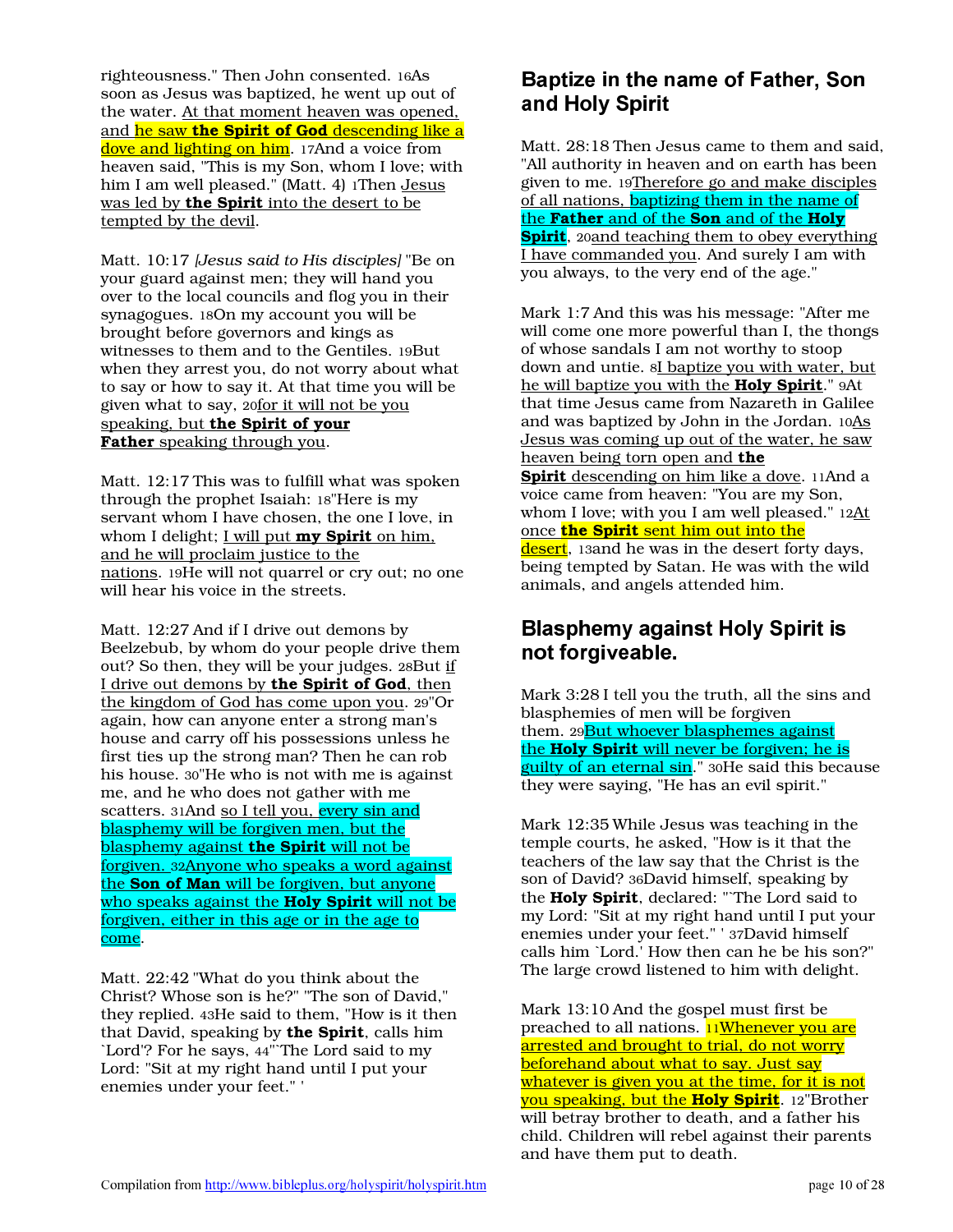#### John the Baptist filled with the **Spirit from birth**

Luke 1:10 And when the time for the burning of incense came, all the assembled worshipers were praying outside. 11Then an angel of the Lord appeared to him, standing at the right side of the altar of incense. 12When Zechariah saw him, he was startled and was gripped with fear. 13But the angel said to him: "Do not be afraid, Zechariah; your prayer has been heard. Your wife Elizabeth will bear you a son, and you are to give him the name John. 14He will be a joy and delight to you, and many will rejoice because of his birth, 15for he will be great in the sight of the Lord. He is never to take wine or other fermented drink, and he will be filled with the **Holy Spirit** even from birth. 16Many of the people of Israel will he bring back to the Lord their God. 17And he will go on before the Lord, in the spirit and power of Elijah, to turn the hearts of the fathers to their children and the disobedient to the wisdom of the righteous - -to make ready a people prepared for the Lord."

Luke 1:26 In the sixth month, God sent the angel Gabriel to Nazareth, a town in Galilee,  $27$ to a virgin pledged to be married to a man named Joseph, a descendant of David. The virgin's name was Mary. 28The angel went to her and said, "Greetings, you who are highly favored! The Lord is with you." 29Mary was greatly troubled at his words and wondered what kind of greeting this might be. 30But the angel said to her, "Do not be afraid, Mary, you have found favor with God. 31You will be with child and give birth to a son, and you are to give him the name Jesus.  $32$ He will be great and will be called the Son of the Most High. The Lord God will give him the throne of his father David, sand he will reign over the house of Jacob forever; his kingdom will never end." 34"How will this be," Mary asked the angel, "since I am a virgin?"  $35$ The angel answered, "The Holy Spirit will come upon you, and the power of the Most High will overshadow you. So the holy one to be born will be called the Son of God. 36 Even Elizabeth your relative is going to have a child in her old age, and she who was said to be barren is in her sixth month.  $37$ For nothing is impossible with God." 38"I am the Lord's servant." Mary answered. "May it be to me as you have said." Then the angel left her.

 39At that time Mary got ready and hurried to a town in the hill country of Judea, 40where she entered Zechariah's home and greeted Elizabeth. 41When Elizabeth heard Mary's

greeting, the baby leaped in her womb, and Elizabeth was filled with the Holy Spirit. 42In a loud voice she exclaimed: "Blessed are you among women, and blessed is the child you will bear!"

Luke 1:65 The neighbors were all filled with awe, and throughout the hill country of Judea people were talking about all these things. 66Everyone who heard this wondered about it, asking, "What then is this child going to be?" For the Lord's hand was with him. 67His father Zechariah was filled with the Holy Spirit and prophesied: 68"Praise be to the Lord, the God of Israel, because he has come and has redeemed his people."

#### Jesus confirmed by the Spirit at His dedication 3\*3/~-)/&(

Luke 2:25 Now there was a man in Jerusalem called Simeon, who was righteous and devout. He was waiting for the consolation of Israel, and the **Holy Spirit** was upon him. 26It had been revealed to him by the **Holy Spirit** that he



would not die before he had seen the Lord's Christ. 27Move d by the Spirit, he went into the temple courts. When the parents brought in the child Jesus to do for him what the custom of the Law required, 28Si

meon took him in his arms and praised God, saying: 29"Sovereign Lord, as you have promised, you now dismiss your servant in peace. 30For my eyes have seen your salvation, 31which you have prepared in the sight of all people, 32a light for revelation to the Gentiles and for glory to your people Israel." 33The child's father and mother marveled at what was said about him.

Luke 3:15 The people were waiting expectantly and were all wondering in their hearts if John might possibly be the Christ. 16John answered them all, "I baptize you with water. But one more powerful than I will come, the thongs of whose sandals I am not worthy to untie. He will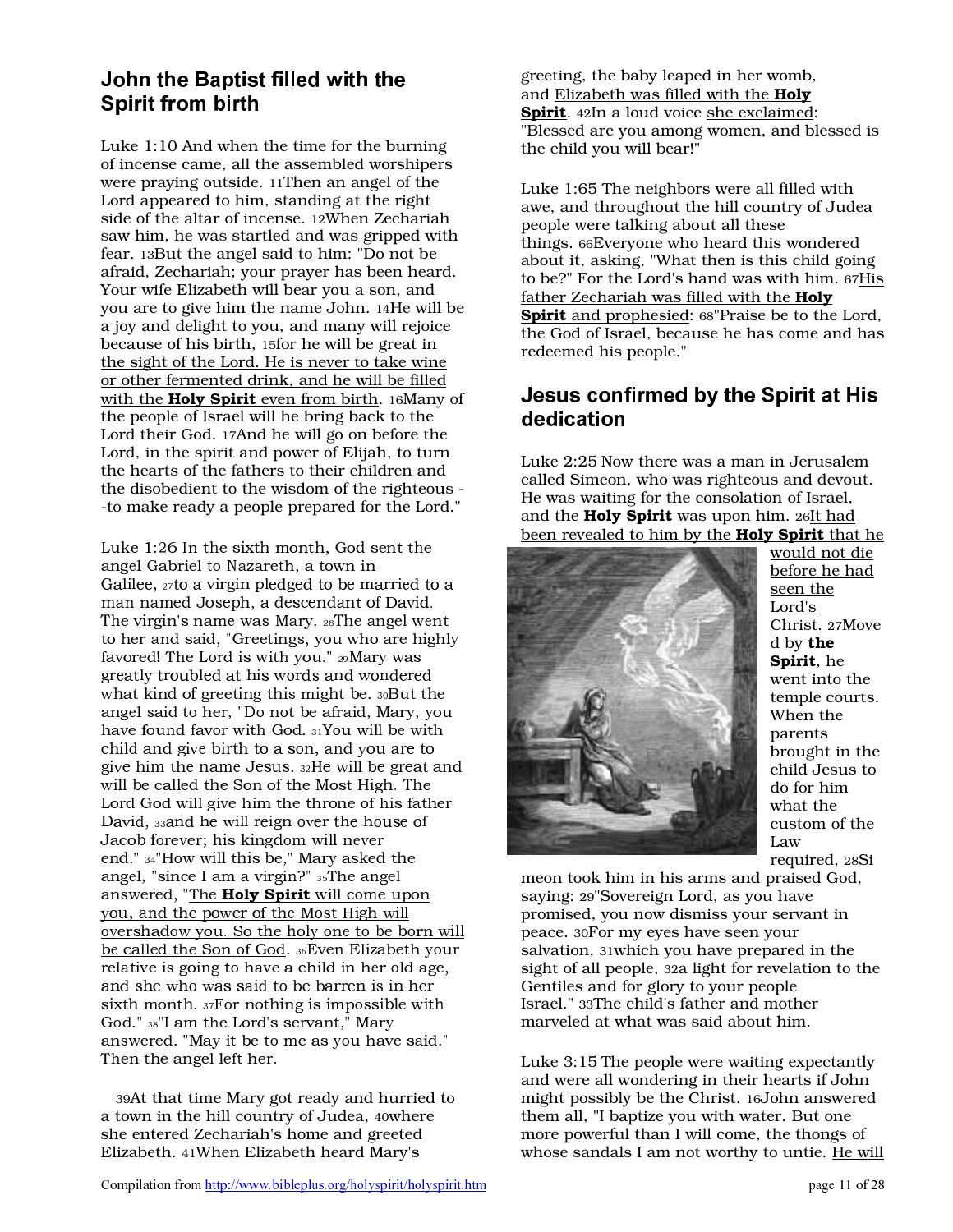baptize you with the **Holy Spirit** and with fire. 17His winnowing fork is in his hand to clear his threshing floor and to gather the wheat into his barn, but he will burn up the chaff with unquenchable fire." 18And with many other words John exhorted the people and preached the good news to them. 19But when John rebuked Herod the tetrarch because of Herodias, his brother's wife, and all the other evil things he had done, 20Herod added this to them all: He locked John up in prison. 21When all the people were being baptized, Jesus was baptized too. And as he was praying, heaven was opened 22and the Holy Spirit descended on him in bodily form like a dove. And a voice came from heaven: "You are my Son, whom I love; with you I am well pleased." 23Now Jesus himself was about thirty years old when he began his ministry. He was the son, so it was thought, of Joseph, the son of Heli, . . . *(the son of . . . etc.)*

Luke 4:1 Jesus, full of the Holy Spirit. returned from the Jordan and was led by the Spirit in the desert, 2where for forty days he was tempted by the devil. He ate nothing during those days, and at the end of them he was hungry. . . . 13When the devil had finished all this tempting, he left him until an opportune time.

14 Jesus returned to Galilee in the power of the Spirit, and news about him spread through the whole countryside. 15He taught in their synagogues, and everyone praised him. 16He went to Nazareth, where he had been brought up, and on the Sabbath day he went into the synagogue, as was his custom. And he stood up to read. 17The scroll of the prophet Isaiah was handed to him. Unrolling it, he found the place where it is written: 18"The Spirit of the Lord is on me, because he has anointed me to preach good news to the poor. He has sent me to proclaim freedom for the prisoners and recovery of sight for the blind, to release the oppressed, 19to proclaim the year of the Lord's favor."

## The Spirit brings joy

Luke 10:21 At that time Jesus, full of joy through the Holy Spirit, said, "I praise you, Father, Lord of heaven and earth, because you have hidden these things from the wise and learned, and revealed them to little children. Yes, Father, for this was your good pleasure. 22"All things have been committed to me by my Father. No one knows who the Son is except the Father, and no one knows who the

Father is except the Son and those to whom the Son chooses to reveal him."

## God is eager to give the Holy Spirit

Luke 11:11 "Which of you fathers, if your son asks for a fish, will give him a snake instead? 12Or if he asks for an egg, will give him a scorpion? 13If you then, though you are evil, know how to give good gifts to your children, how much more will your Father in heaven give the **Holy Spirit** to those who ask him!"

Luke 12:9 But he who disowns me before men will be disowned before the angels of God. 10And everyone who speaks a word against the Son of Man will be forgiven, but anyone who blasphemes against the Holy **Spirit** will not be forgiven. 11"When you are brought before synagogues, rulers and authorities, do not worry about how you will defend yourselves or what you will say, 12for the **Holy Spirit** will teach you at that time what you should say."

#### Disciples to be clothed with the **Spirit** ¡

Luke 24:48 You are witnesses of these things. 49I am going to send you what my Father has promised; but stay in the city until you have been clothed with **power from on** high." 50When he had led them out to the vicinity of Bethany, he lifted up his hands and blessed them.

John 1:31 I myself did not know him, but the reason I came baptizing with water was that he might be revealed to Israel." 32Then John gave this testimony: "I saw the Spirit come down from heaven as a dove and remain on him. 33I would not have known him, except that the one who sent me to baptize with water told me, <u>The man on whom you see the Spirit come</u> down and remain is he who will baptize with the Holy Spirit.' 34I have seen and I testify that this is the Son of God."

#### Man must be born of water and the **Spirit**

John 3:4 "How can a man be born when he is old?" Nicodemus asked. "Surely he cannot enter a second time into his mother's womb to be born!" 5Jesus answered, "I tell you the truth, no one can enter the kingdom of God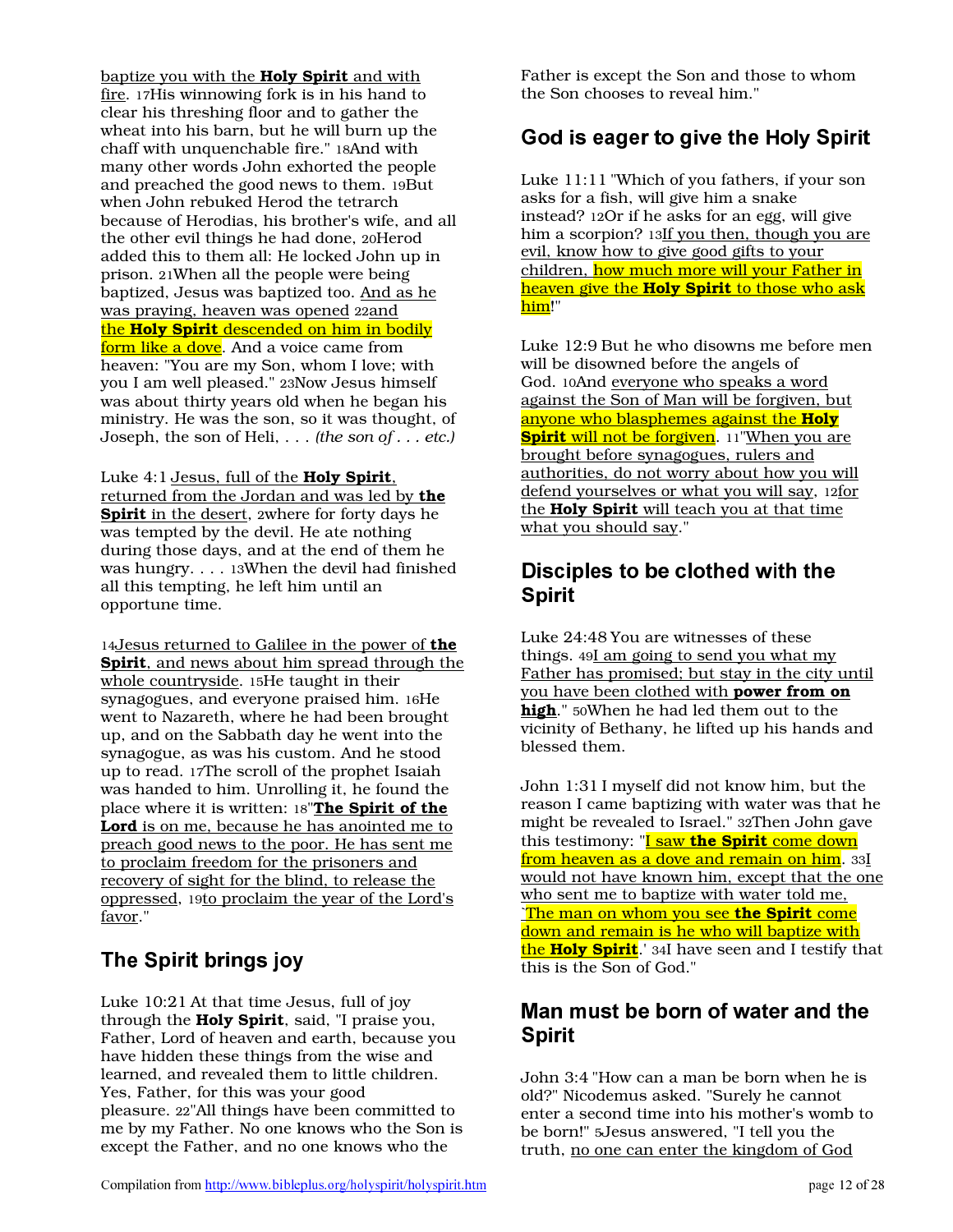unless he is **born of water and the Spirit.** 6Flesh gives birth to flesh, but the **Spirit** gives birth to spirit. 7You should not be surprised at my saying, You must be born again.' 8The wind blows wherever it pleases. You hear its sound, but you cannot tell where it comes from or where it is going. So it is with everyone born of the Spirit."

John 3:33 The man who has accepted it has certified that God is truthful. 34For the one whom God has sent speaks the words of God, for God gives the Spirit without limit. 35The Father loves the Son and has placed everything in his hands.

John 6:61 Aware that his disciples were grumbling about this, Jesus said to them, "Does this offend you? 62What if you see the Son of Man ascend to where he was before! 63The Spirit gives life; the flesh counts for nothing. The words I have spoken to you are spirit and they are life. 64Yet there are some of you who do not believe." For Jesus had known from the beginning which of them did not believe and who would betray him.

John 7:38 Whoever believes in me, as the Scripture has said, streams of living water will flow from within him." 39**By this he meant the** Spirit, whom those who believed in him were later to receive. Up to that time the Spirit had not been given, since Jesus had not yet been glorified. 40On hearing his words, some of the people said, "Surely this man is the Prophet."

#### The Counselor is the same as the **Holy Spirit**

John 14:15 "If you love me, you will obey what I command. 16And I will ask the Father, and he will give you **another Counselor** to be with you forever-- 17the Spirit of truth. The world cannot accept him, because it neither sees him nor knows him. But you know him, for he lives with you and will be in you.

John 14:25 "All this I have spoken while still with you. 26But **the Counselor**, the Holy Spirit, whom the Father will send in my name, will teach you all things and will remind you of everything I have said to you. 27Peace I leave with you; my peace I give you. I do not give to you as the world gives. Do not let your hearts be troubled and do not be afraid.

John 15:25 But this is to fulfill what is written in their Law: `They hated me without

reason.' 26"When the Counselor comes, whom I will send to you from the Father, the Spirit of truth who goes out from the Father, he will testify about me. 27And you also must testify, for you have been with me from the beginning.

John 16:6 Because I have said these things, you are filled with grief. 7But I tell you the truth: It is for your good that I am going away. Unless I go away, the Counselor will not come to you; but if I go, I will send **him** to you. 8When he comes, he will convict the world of guilt in regard to sin and righteousness and judgment: 9in regard to sin, because men do not believe in me; 10in regard to righteousness, because I am going to the Father, where you can see me no longer; 11and in regard to judgment, because the prince of this world now stands condemned. 12"I have much more to say to you, more than you can now bear. 13But when he, the Spirit of truth, comes, he will guide you into all truth. He will not speak on his own; he will speak only what he hears, and he will tell you what is yet to come. 14He will bring glory to me by taking from what is mine and making it known to you. 15All that belongs to the Father is mine. That is why I said the **Spirit** will take from what is **mine** and make it known to you. 16"In a little while you will see me no more, and then after a little while you will see me."

John 20:21 Again Jesus said, "Peace be with you! As the Father has sent me, I am sending you." 22And with that he breathed on them and said, "Receive the **Holy Spirit**. 23If you forgive anyone his sins, they are forgiven; if you do not forgive them, they are not forgiven."

#### The Holy Spirit promised by Jesus

Acts 1:1 In my former book, Theophilus, I wrote about all that Jesus began to do and to teach 2until the day he was taken up to heaven, after giving instructions through the **Holy Spirit** to the apostles he had chosen. 3After his suffering, he showed himself to these men and gave many convincing proofs that he was alive. He appeared to them over a period of forty days and spoke about the kingdom of God. 4On one occasion, while he was eating with them, he gave them this command: "Do not leave Jerusalem, but wait for the gift my Father promised, which you have heard me speak about. 5For John baptized with water, but in a few days you will be baptized with the **Holy Spirit**." 6So when they met together, they asked him, "Lord, are you at this time going to restore the kingdom to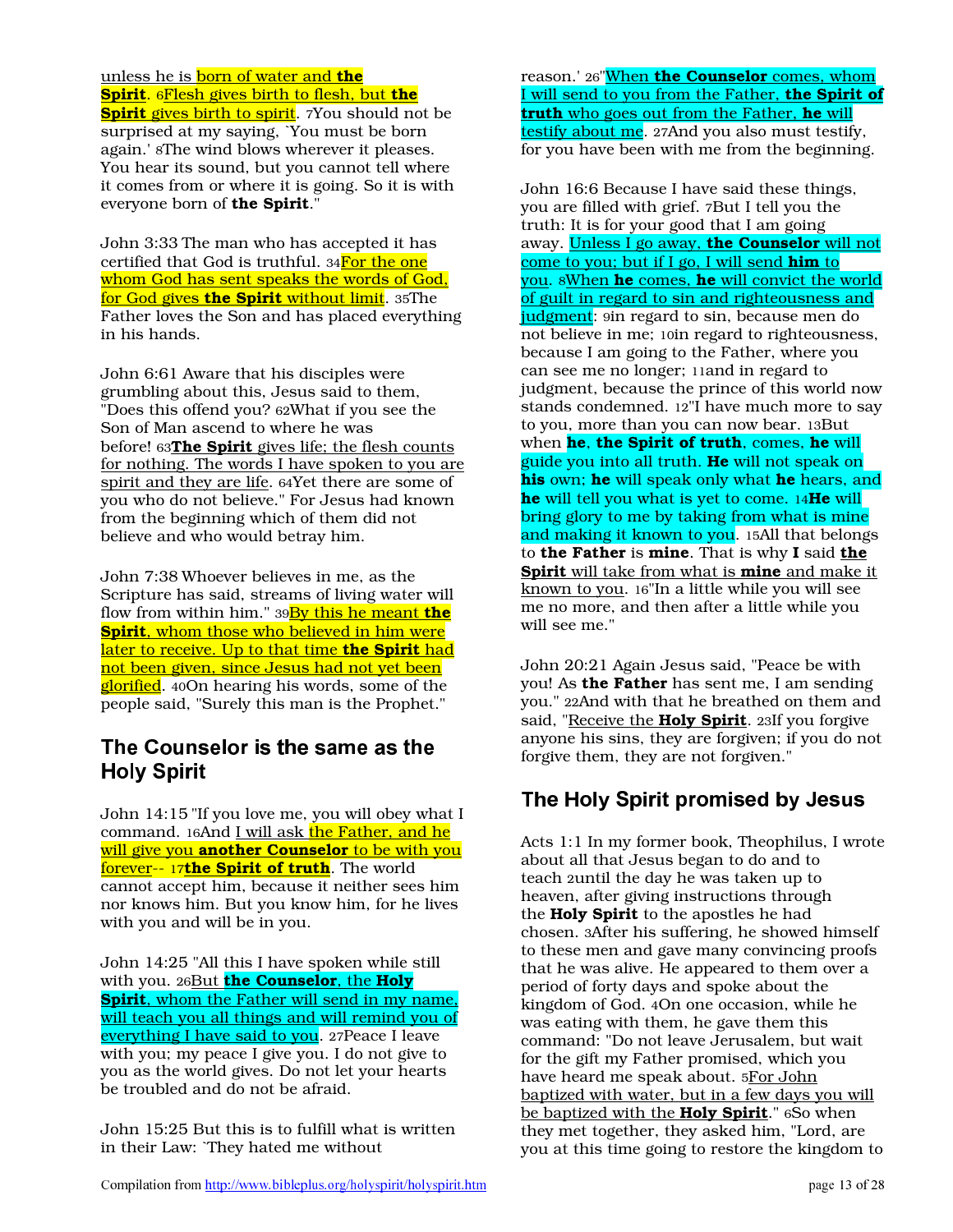Israel?" 7He said to them: "It is not for you to know the times or dates the Father has set by his own authority. 8**But you will receive power** when the Holy Spirit comes on you; and you will be my witnesses in Jerusalem, and in all Judea and Samaria, and to the ends of the earth." 9After he said this, he was taken up before their very eyes, and a cloud hid him from their sight.

Acts 1:15 In those days Peter stood up among the believers (a group numbering about a hundred and twenty) 16and said, "Brothers, the Scripture had to be fulfilled which the Holy **Spirit** spoke long ago through the mouth of David concerning Judas, who served as guide for those who arrested Jesus-- 17he was one of our number and shared in this ministry."

#### ÿ - -  - **Pentacost**

Acts 2:1 When the day of Pentecost came, they were all together in one place. 2Suddenly a sound like the blowing of a violent wind came from heaven and filled the whole house where they were sitting. 3They saw what seemed to be tongues of fire that separated and came to rest on each of them. 4All of them were filled with the Holy Spirit and began to speak in other tongues as the Spirit enabled them. 5Now there were staying in Jerusalem God-fearing Jews from every nation under heaven. 6When they heard this sound, a crowd came together in bewilderment, because each one heard them speaking in his own language. 7Utterly amazed, they asked: "Are not all these men who are speaking Galileans? 8Then how is it that each of us hears them in his own native language? 9Parthians, Medes and Elamites; residents of Mesopotamia, Judea and Cappadocia, Pontus and Asia, 10Phrygia and Pamphylia, Egypt and the parts of Libya near Cyrene; visitors from Rome 11(both Jews and converts to Judaism); Cretans and Arabs --we hear them declaring the wonders of God in our own tongues!"

Acts 2:16 No, this is what was spoken by the prophet Joel: 17"`In the last days, God says, I will pour out **my Spirit** on all people. Your sons and daughters will prophesy, your young men will see visions, your old men will dream dreams. 18Even on my servants, both men and women, I will pour out **my Spirit** in those days, and they will prophesy.19I will show wonders in the heaven above and signs on the earth below, blood and fire and billows of smoke.

Acts 2:32 God has raised this Jesus to life, and we are all witnesses of the fact. 33Exalted to the right hand of God, he has received from the Father the promised **Holy Spirit** and has poured out what you now see and hear. 34For David did not ascend to heaven, and yet he said, "`The Lord said to my Lord: "Sit at my right hand 35until I make your enemies a footstool for your feet." ' 36"Therefore let all Israel be assured of this: God has made this Jesus, whom you crucified, both Lord and Christ." 37When the people heard this, they were cut to the heart and said to Peter and the other apostles, "Brothers, what shall we do?" 38Peter replied, "Repent and be baptized, every one of you, in the name of Jesus Christ for the forgiveness of your sins. And you will receive the gift of the **Holy Spirit**. 39The promise is for you and your children and for all who are far off --for all whom the Lord our God will call."

Acts 4:7 *[The Sanhedrin]* had Peter and John brought before them and began to question them: "By what power or what name did you do this?" 8Then Peter, filled with the Holy Spirit, said to them: "Rulers and elders of the people! 9If we are being called to account today for an act of kindness shown to a cripple and are asked how he was healed, 10then know this, you and all the people of Israel: It is by the name of Jesus Christ of Nazareth, whom you crucified but whom God raised from the dead, that this man stands before you healed.

Acts 4:24 When they heard this, they raised their voices together in prayer to God. "Sovereign Lord," they said, "you made the heaven and the earth and the sea, and everything in them. 25You spoke by the **Holy Spirit** through the mouth of your servant, our father David: "`Why do the nations rage and the peoples plot in vain? 26The kings of the earth take their stand and the rulers gather together against the Lord and against his Anointed One. ' 27Indeed Herod and Pontius Pilate met together with the Gentiles and the people of Israel in this city to conspire against your holy servant Jesus, whom you anointed. 28They did what your power and will had decided beforehand should happen. 29Now, Lord, consider their threats and enable your servants to speak your word with great boldness. 30Stretch out your hand to heal and perform miraculous signs and wonders through the name of your holy servant Jesus." 31After they prayed, the place where they were meeting was shaken. And they were all filled with the **Holy Spirit** and spoke the word of God boldly. 32All the believers were one in heart and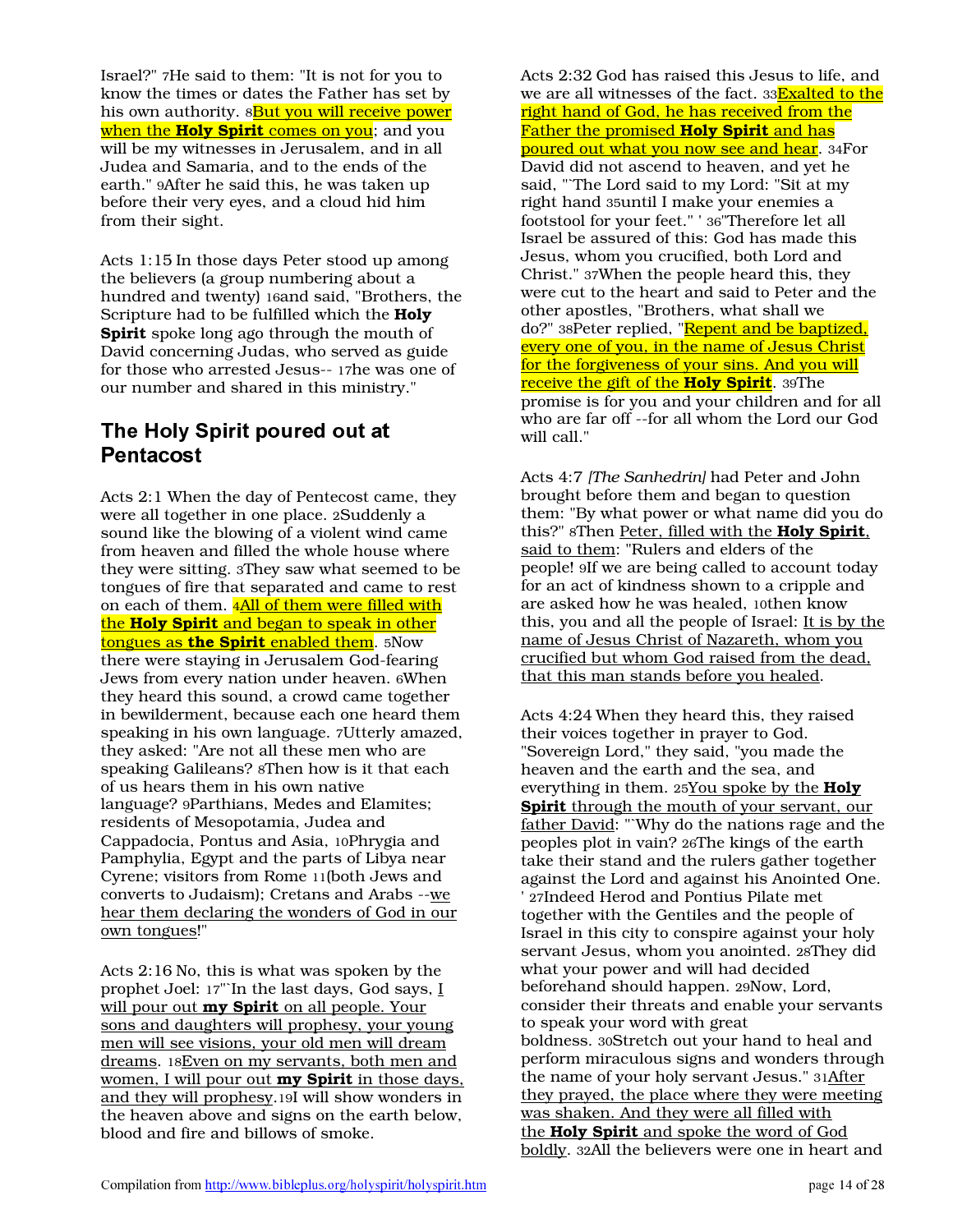mind. No one claimed that any of his possessions was his own, but they shared everything they had.

#### Do not lie to the Spirit

Acts 5:1 Now a man named Ananias, together with his wife Sapphira, also sold a piece of property. 2With his wife's full knowledge he kept back part of the money for himself, but brought the rest and put it at the apostles' feet. 3Then Peter said, "Ananias, how is it that Satan has so filled your heart that you have lied to the **Holy Spirit** and have kept for yourself some of the money you received for the land? 4Didn't it belong to you before it was sold? And after it was sold, wasn't the money at your disposal? What made you think of doing such a thing? You have not lied to men but to God." 5When Ananias heard this, he fell down and died. And great fear seized all who heard what had happened. 6Then the young men came forward, wrapped up his body, and carried him out and buried him. 7About three hours later his wife came in, not knowing what had happened. 8Peter asked her, "Tell me, is this the price you and Ananias got for the land?" "Yes," she said, "that is the price." 9Peter said to her, "How could you agree to test **the** Spirit of the Lord? Look! The feet of the men who buried your husband are at the door, and they will carry you out also." 10At that moment she fell down at his feet and died. Then the young men came in and, finding her dead, carried her out and buried her beside her husband.

Acts 5:31 God exalted him to his own right hand as Prince and Savior that he might give repentance and forgiveness of sins to Israel. 32We are witnesses of these things, and so is the Holy Spirit, whom God has given to those who obey him." 33When they heard this, they were furious and wanted to put them to death.

Acts 6:1 In those days when the number of disciples was increasing, the Grecian Jews among them complained against the Hebraic Jews because their widows were being overlooked in the daily distribution of food. 2So the Twelve gathered all the disciples together and said, "It would not be right for us to neglect the ministry of the word of God in order to wait on tables. 3Brothers, choose seven men from among you who are known to be full of **the** Spirit and wisdom. We will turn this responsibility over to them 4and will give our attention to prayer and the ministry of the

word." 5This proposal pleased the whole group. They chose Stephen, a man full of faith and of the **Holy Spirit**; also Philip, Procorus, Nicanor, Timon, Parmenas, and Nicolas from Antioch, a convert to Judaism. 6They presented these men to the apostles, who prayed and laid their hands on them. 7So the word of God spread. The number of disciples in Jerusalem increased rapidly, and a large number of priests became obedient to the faith. 8Now Stephen, a man full of God's grace and power, did great wonders and miraculous signs among the people. 9Opposition arose, however, from members of the Synagogue of the Freedmen (as it was called )--Jews of Cyrene and Alexandria as well as the provinces of Cilicia and Asia. These men began to argue with Stephen, 10but they could not stand up against his wisdom or the Spirit by whom he spoke. 11Then they secretly persuaded some men to say, "We have heard Stephen speak words of blasphemy against Moses and against God."

Acts 7:51 *[Stephen proclaimed to the Sanhedrin]* "You stiff-necked people, with uncircumcised hearts and ears! You are just like your fathers: You always resist the Holy Spirit! 52Was there ever a prophet your fathers did not persecute? They even killed those who predicted the coming of ]the Righteous One. And now you have betrayed and murdered him-- 53you who have received the law that was put into effect through angels but have not obeyed it." 54When they heard this, they were furious and gnashed their teeth at him. 55But *Stephen, full of the Holy Spirit.* looked up to heaven and saw the glory of God, and **Jesus** standing at the **right hand of** God. 56"Look," he said, "I see heaven open and the Son of Man standing at the right hand of God." 57At this they covered their ears and, yelling at the top of their voices, they all rushed at him, 58dragged him out of the city and began to stone him. Meanwhile, the witnesses laid their clothes at the feet of a young man named Saul. 59While they were stoning him, Stephen prayed, "Lord Jesus, receive my spirit." 60Then he fell on his knees and cried out, "Lord, do not hold this sin against them." When he had said this, he fell asleep.

#### The Holy Spirit given by the laying on of hands ,- ,> 3=-?@

Acts 8:14 When the apostles in Jerusalem heard that Samaria had accepted the word of God, they sent Peter and John to them. 15When they arrived, they prayed for them that they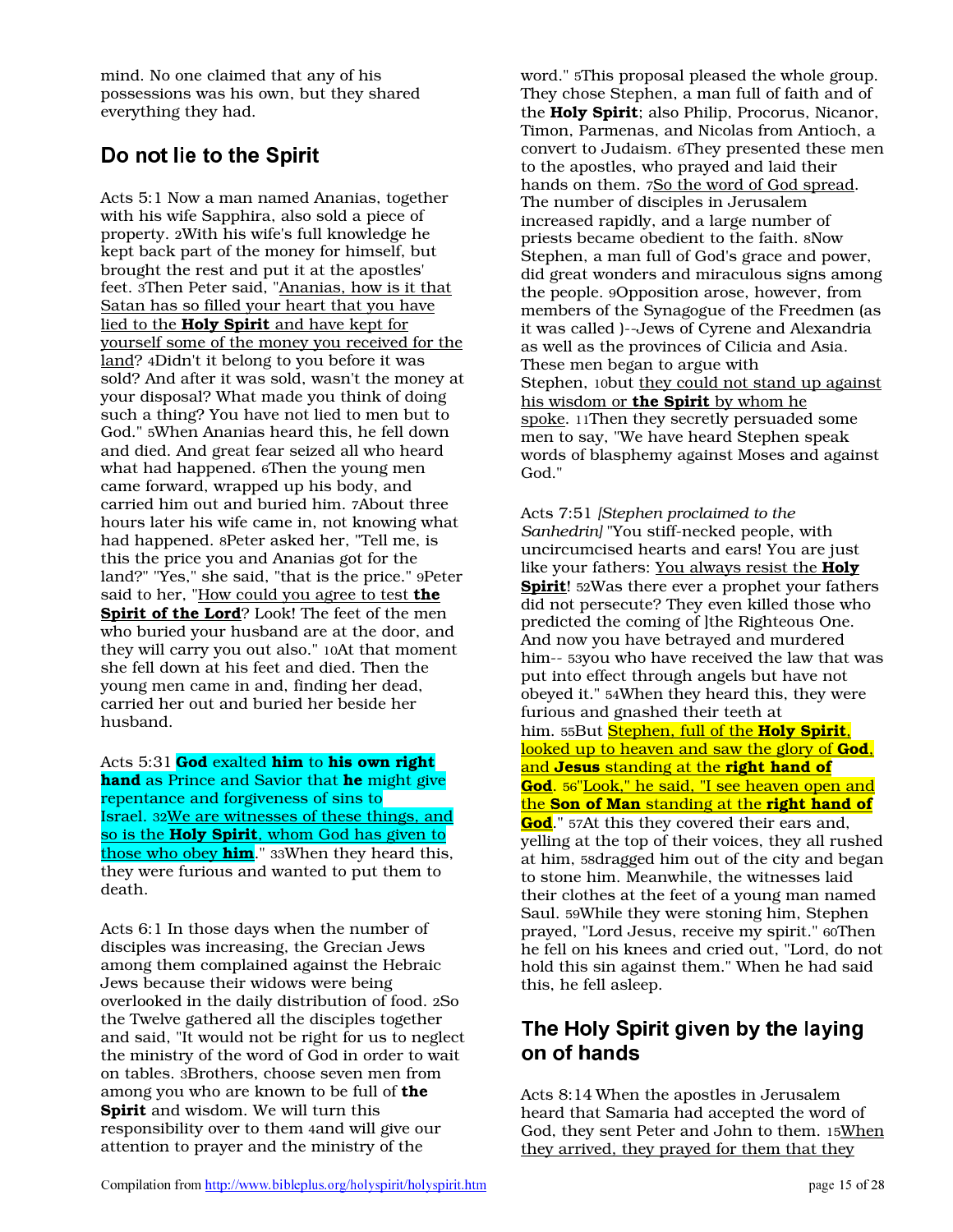might receive the **Holy Spirit**, 16because the **Holy Spirit** had not yet come upon any of them; they had simply been baptized into the name of the Lord Jesus. 17Then Peter and John placed their hands on them, and they received the Holy Spirit. 18When Simon *[the magician]* saw that the Spirit was given at the laying on of the apostles' hands, he offered them money 19and said, "Give me also this ability so that everyone on whom I lay my hands may receive the **Holy Spirit**." 20Peter answered: "May your money perish with you, because you thought you could buy the gift of God with money!

Acts 8:27 So *[Philip]* started out, and on his way he met an Ethiopian eunuch, an important official in charge of all the treasury of Candace, queen of the Ethiopians. This man had gone to Jerusalem to worship, 28and on his way home was sitting in his chariot reading the book of Isaiah the prophet. 29The Spirit told Philip, "Go to that chariot and stay near it." 30Then Philip ran up to the chariot and heard the man reading Isaiah the prophet. "Do you understand what you are reading?" Philip asked.

Acts 8:38 And he gave orders to stop the chariot. Then both Philip and the eunuch went down into the water and Philip baptized him. 39When they came up out of the water, the Spirit of the Lord suddenly took Philip away, and the eunuch did not see him again, but went on his way rejoicing. 40Philip, however, appeared at Azotus and traveled about, preaching the gospel in all the towns until he reached Caesarea.

#### Saul (Paul) filled with the Holy Spirit

Acts 9:10 In Damascus there was a disciple named Ananias. The Lord called to him in a vision, "Ananias!" "Yes, Lord," he answered. 11The Lord told him, "Go to the house of Judas on Straight Street and ask for a man from Tarsus named Saul, for he is praying. 12In a vision he has seen a man named Ananias come and place his hands on him to restore his sight." 13"Lord," Ananias answered, "I have heard many reports about this man and all the harm he has done to your saints in Jerusalem. 14And he has come here with authority from the chief priests to arrest all who call on your name." 15But the Lord said to Ananias, "Go! This man is my chosen instrument to carry my name before the Gentiles and their kings and before the people of Israel. 16I will show him how much he must

suffer for my name." 17Then Ananias went to the house and entered it. Placing his hands on Saul, he said, "Brother Saul, the Lord --Jesus, who appeared to you on the road as you were coming here --has sent me so that you may see again and be filled with the Holy Spirit." 18Immediately, something like scales fell from Saul's eyes, and he could see again. He got up and was baptized, 19and after taking some food, he regained his strength. Saul spent several days with the disciples in Damascus. 20At once he began to preach in the synagogues that Jesus is the Son of God.

Acts 9:28 So Saul stayed with them and moved about freely in Jerusalem, speaking boldly in the name of the Lord. 29He talked and debated with the Grecian Jews, but they tried to kill him. 30When the brothers learned of this, they took him down to Caesarea and sent him off to Tarsus. 31Then the church throughout Judea, Galilee and Samaria enjoyed a time of peace. It was strengthened; and encouraged by the **Holy** Spirit, it grew in numbers, living in the fear of the Lord.

Acts 10:17 While Peter was wondering about the meaning of the vision, the men sent by Cornelius found out where Simon's house was and stopped at the gate. 18They called out, asking if Simon who was known as Peter was staying there. 19While Peter was still thinking about the vision, the Spirit said to him, "Simon, three men are looking for you. 20So get

up and go downstairs. Do not hesitate to go with them, for I have sent them."

#### The Holy Spirit is poured out on the **Gentiles**

Acts 10:37 *[Peter said to Cornelius and those with him]* You know what has happened throughout Judea, beginning in Galilee after the baptism that John preached-- 38how God anointed Jesus of Nazareth with the Holy **Spirit** and power, and how he went around doing good and healing all who were under the power of the devil, because God was with him. 39"We are witnesses of everything he did in the country of the Jews and in Jerusalem. They killed him by hanging him on a tree, 40but God raised him from the dead on the third day and caused him to be seen. 41He was not seen by all the people, but by witnesses whom God had already chosen --by us who ate and drank with him after he rose from the dead. 42He commanded us to preach to the people and to testify that he is the one whom God appointed as judge of the living and the dead. 43All the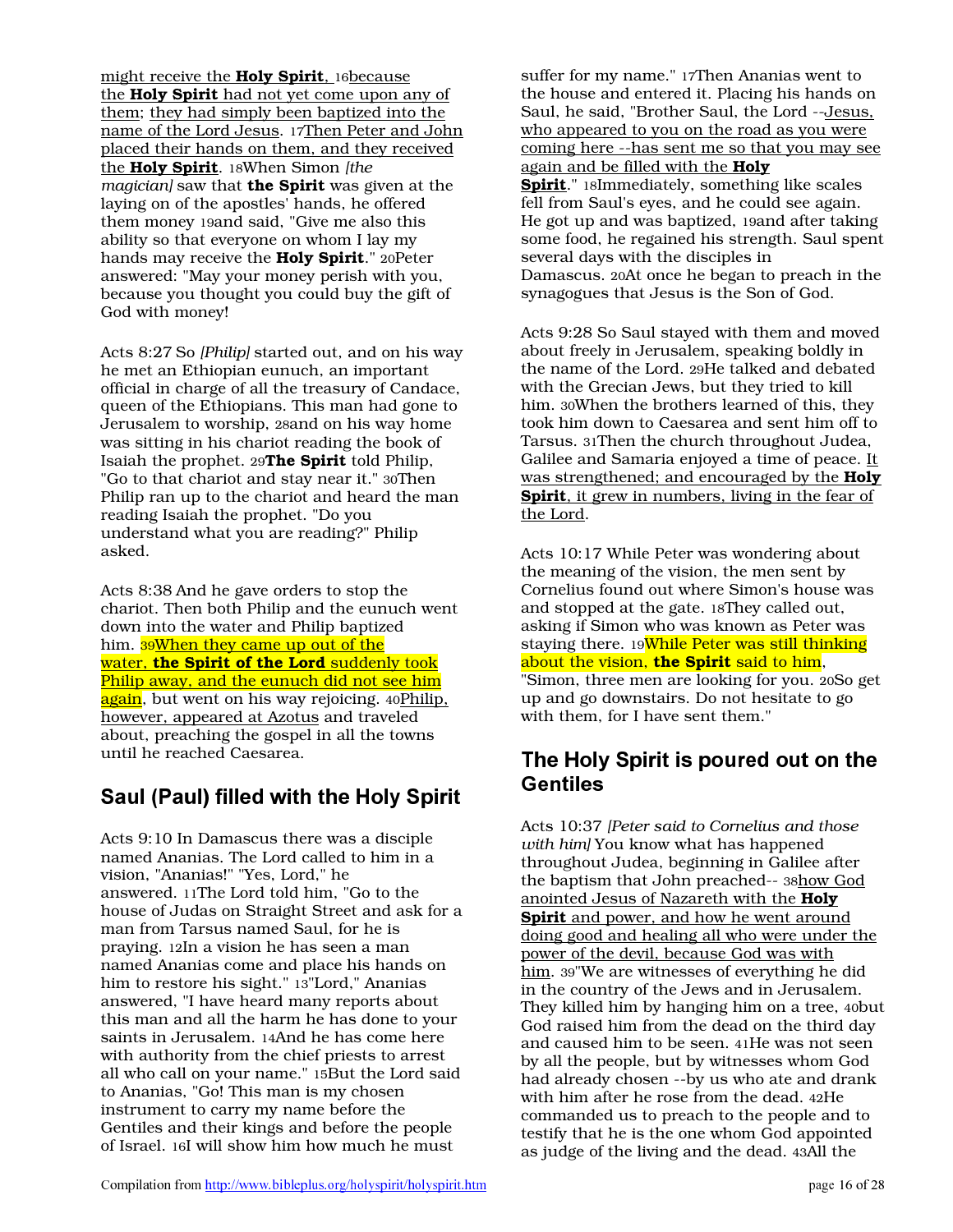prophets testify about him that everyone who believes in him receives forgiveness of sins through his name." 44While Peter was still speaking these words, the **Holy Spirit** came on all who heard the message. 45The circumcised believers who had come with Peter were astonished that the gift of the **Holy Spirit** had been poured out even on the Gentiles. 46For they heard them speaking in tongues and praising God. Then Peter said, 47"Can anyone keep these people from being baptized with water? They have received the **Holy Spirit** just as we have." 48So he ordered that they be baptized in the name of Jesus Christ. Then they asked Peter to stay with them for a few days.

Acts 11:11 *[Peter reported the above incident to the church in Jerusalem]* "Right then three men who had been sent to me from Caesarea stopped at the house where I was staying. 12**The Spirit** told me to have no hesitation about going with them. These six brothers also went with me, and we entered the man's house. 13He told us how he had seen an angel appear in his house and say, `Send to Joppa for Simon who is called Peter. 14He will bring you a message through which you and all your household will be saved.' 15"As I began to speak, the **Holy Spirit** came on them as he had come on us at the beginning. 16Then I remembered what the Lord had said: `John baptized with water, but you will be baptized with the **Holy Spirit.'** 17So if God gave them the same gift as he gave us, who believed in the Lord Jesus Christ, who was I to think that I could oppose God?" 18When they heard this, they had no further objections and praised God, saying, "So then, God has granted even the Gentiles repentance unto life."

Acts 11:23 When *[Barnabas]* arrived and saw the evidence of the grace of God, he was glad and encouraged them all to remain true to the Lord with all their hearts. 24He was a good man, full of the **Holy Spirit** and faith, and a great number of people were brought to the Lord. 25Then Barnabas went to Tarsus to look for Saul, 26and when he found him, he brought him to Antioch. So for a whole year Barnabas and Saul met with the church and taught great numbers of people. The disciples were called Christians first at Antioch. 27During this time some prophets came down from Jerusalem to Antioch. 28One of them, named Agabus, stood up and through the Spirit predicted that a severe famine would spread over the entire Roman world. (This happened during the reign of Claudius.) 29The disciples, each according to

his ability, decided to provide help for the brothers living in Judea.

#### The Holy Spirit sends Barnabas and **Saul as missionaries**

Acts 13:2 While they were worshiping the Lord and fasting, the Holy Spirit said, "Set apart for me Barnabas and Saul for the work to which I have called them." 3So after they had fasted and prayed, they placed their hands on them and sent them off. 4The two of them, sent on their way by the **Holy Spirit**, went down to Seleucia and sailed from there to Cyprus.

Acts 13:8 But Elymas the sorcerer (for that is what his name means) opposed them and tried to turn the proconsul from the faith. 9Then Saul, who was also called Paul, filled with the **Holy Spirit**, looked straight at Elymas and said, 10"You are a child of the devil and an enemy of everything that is right! You are full of all kinds of deceit and trickery. Will you never stop perverting the right ways of the Lord?

Acts 13:49 The word of the Lord spread through the whole region. 50But the Jews incited the God-fearing women of high standing and the leading men of the city. They stirred up persecution against Paul and Barnabas, and expelled them from their region. 51So they shook the dust from their feet in protest against them and went to Iconium. 52And the disciples were filled with joy and with the Holy Spirit.

Acts 15:7 After much discussion, Peter got up and addressed them: "Brothers, you know that some time ago God made a choice among you that the Gentiles might hear from my lips the message of the gospel and believe. 8God, who knows the heart, showed that he accepted them by giving the **Holy Spirit** to them, just as he did to us. 9He made no distinction between us and them, for he purified their hearts by faith.

Acts 15:27 Therefore we are sending Judas and Silas to confirm by word of mouth what we are writing. 28It seemed good to the **Holy Spirit** and to us not to burden you with anything beyond the following requirements: 29You are to abstain from food sacrificed to idols, from blood, from the meat of strangled animals and from sexual immorality. You will do well to avoid these things. Farewell.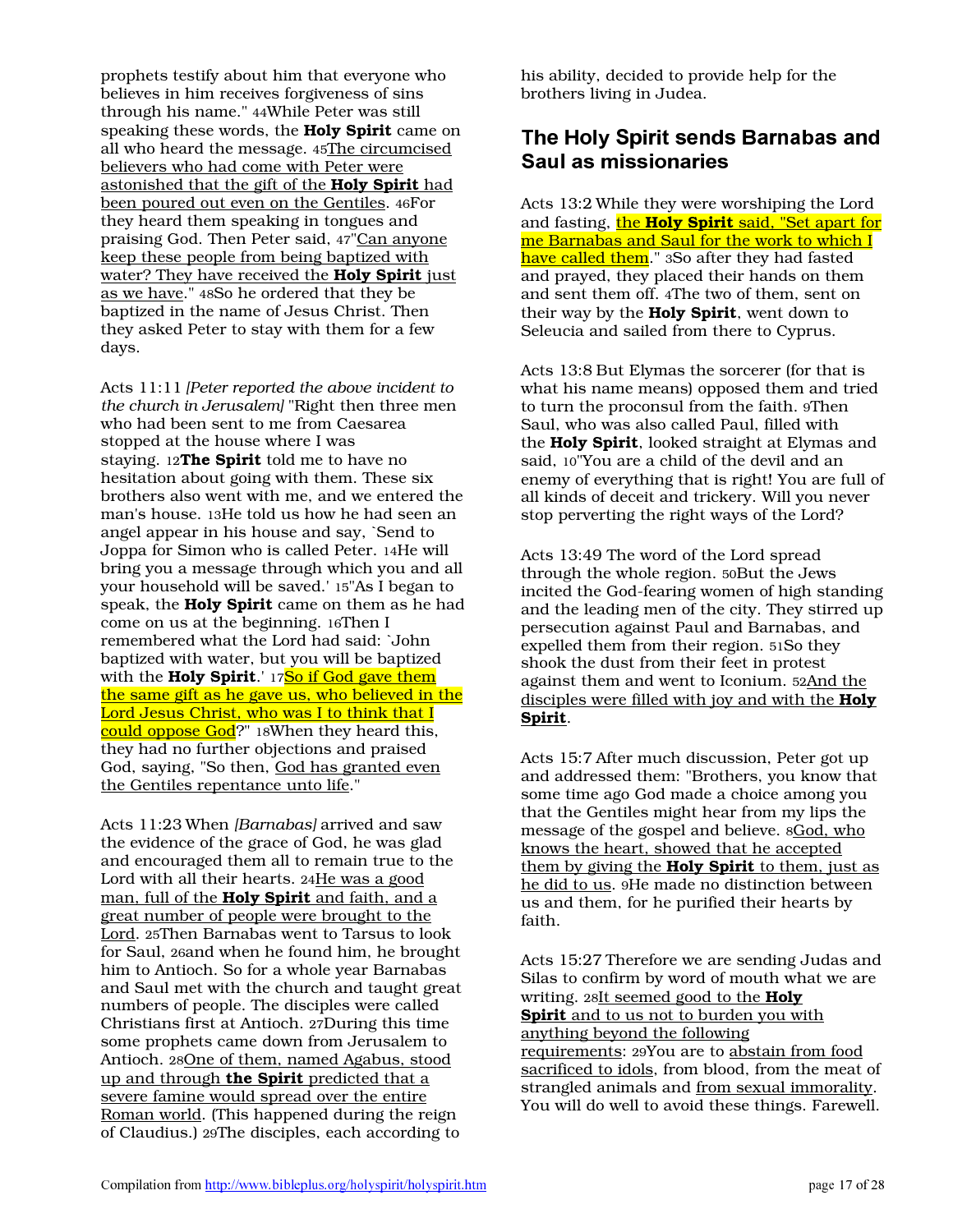Acts 16:5 So the churches were strengthened in the faith and grew daily in numbers. 6Paul and his companions traveled throughout the region of Phrygia and Galatia, having been kept by the **Holy Spirit** from preaching the word in the province of Asia. 7When they came to the border of Mysia, they tried to enter Bithynia, but the Spirit of Jesus would not allow them to. 8So they passed by Mysia and went down to Troas.

Acts 19:1 While Apollos was at Corinth, Paul took the road through the interior and arrived at Ephesus. There he found some disciples 2and asked them, "<mark>Did you receive</mark> the Holy Spirit when you believed?" They answered, "No, we have not even heard that there is a Holy Spirit." 3So Paul asked, "Then what baptism did you receive?" "John's baptism," they replied. 4Paul said, "John's baptism was a baptism of repentance. He told the people to believe in the one coming after him, that is, in Jesus." 5On hearing this, they were baptized into the name of the Lord Jesus. 6When Paul placed his hands on them, the Holy Spirit came on them, and they spoke in tongues and prophesied.

Acts 20:21 I have declared to both Jews and Greeks that they must turn to God in repentance and have faith in our Lord Jesus. 22"And now, compelled by the Spirit, I am going to Jerusalem, not knowing what will happen to me there. 23I only know that in every city the Holy Spirit warns me that prison and hardships are facing me. 24However, I consider my life worth nothing to me, if only I may finish the race and complete the task the Lord Jesus has given me --the task of testifying to the gospel of God's grace. 25"Now I know that none of you among whom I have gone about preaching the kingdom will ever see me again. 26Therefore, I declare to you today that I am innocent of the blood of all men. 27For I have not hesitated to proclaim to you the whole will of God. 28Keep watch over yourselves and all the flock of which the **Holy Spirit** has made you overseers. Be shepherds of the church of God, which he bought with his own blood. 29I know that after I leave, savage wolves will come in among you and will not spare the flock.

Acts 21:3 After sighting Cyprus and passing to the south of it, we sailed on to Syria. We landed at Tyre, where our ship was to unload its cargo. 4Finding the disciples there, we stayed with them seven days. Through **the Spirit** they urged Paul not to go on to Jerusalem. 5But when our time was up, we left and continued on our way. All the disciples and their wives

and children accompanied us out of the city, and there on the beach we knelt to pray.

#### The Spirit warns Paul

Acts 21:10 After we had been there a number of days, a prophet named Agabus came down from Judea. 11Coming over to us, he took Paul's belt, tied his own hands and feet with it and said, "The **Holy Spirit** says, `In this way the Jews of Jerusalem will bind the owner of this belt and will hand him over to the Gentiles.'" 12When we heard this, we and the people there pleaded with Paul not to go up to Jerusalem.

Acts 28:23 *[Some of the Jewish leaders]* arranged to meet Paul on a certain day, and came in even larger numbers to the place where he was staying. From morning till evening he explained and declared to them the kingdom of God and tried to convince them about Jesus from the Law of Moses and from the Prophets. 24Some were convinced by what he said, but others would not believe. 25They disagreed among themselves and began to leave after Paul had made this final statement: "The **Holy Spirit** spoke the truth to your forefathers when he said through Isaiah the prophet: 26"`Go to this people and say, "You will be ever hearing but never understanding; you will be ever seeing but never perceiving."

Rom. 1:1 Paul, a servant of Christ Jesus, called to be an apostle and set apart for the gospel of God-- 2the gospel he promised beforehand through his prophets in the Holy Scriptures 3regarding his Son, who as to his human nature was a descendant of David, 4and who through **the Spirit of** holiness was declared with power to be the Son of God by his resurrection from the dead: Jesus Christ our Lord.

# the heart by the Holy Spirit

Rom. 2:28 A man is not a Jew if he is only one outwardly, nor is circumcision merely outward and physical. 29No, a man is a Jew if he is one inwardly; and circumcision is circumcision of the heart, by **the Spirit**, not by the written code. Such a man's praise is not from men, but from God.

*Commentary: Compare the above with Rev. 2:9, Rev. 3:9 and Phil. 3:2.*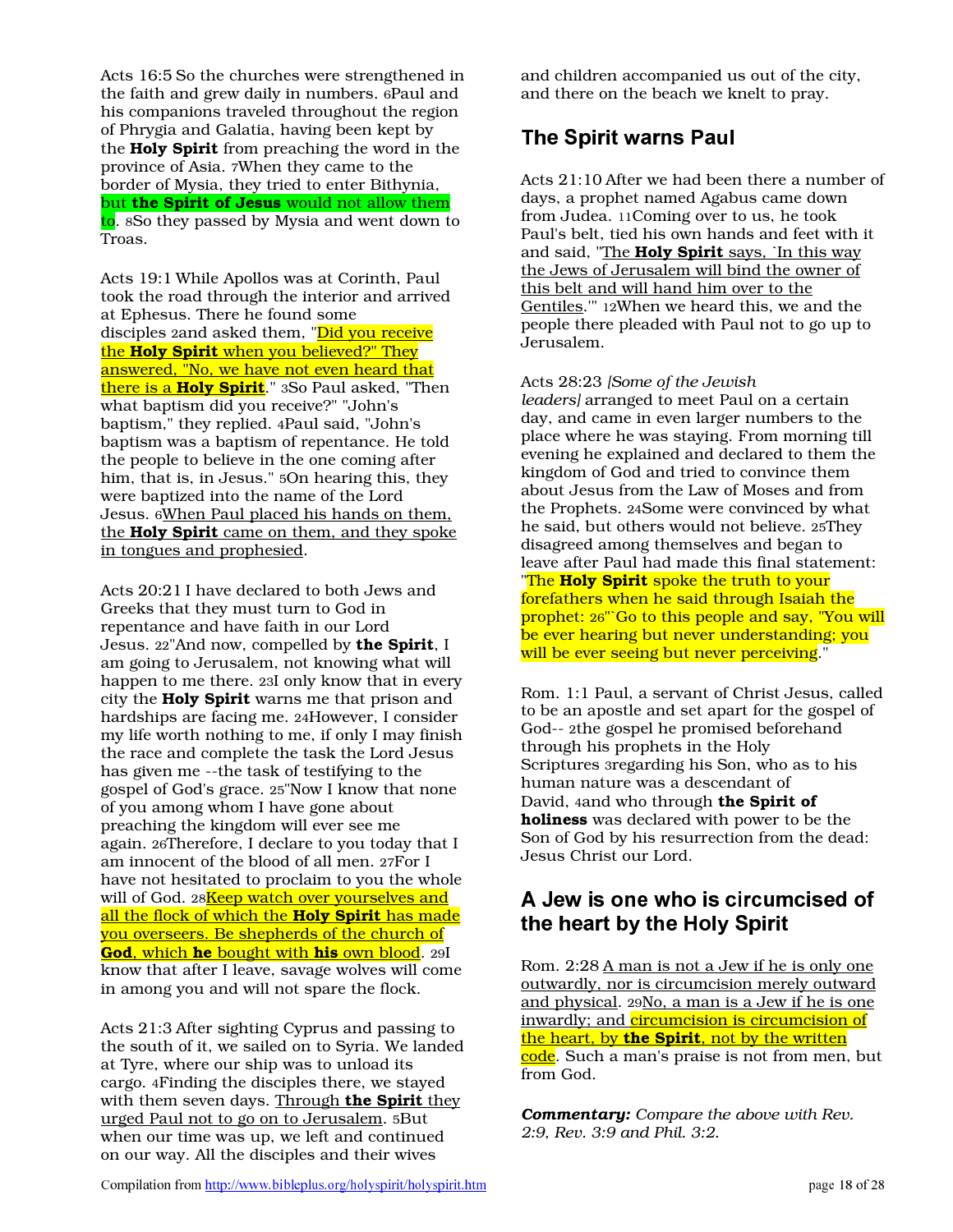Rom. 5:3 Not only so, but we also rejoice in our sufferings, because we know that suffering produces perseverance; 4perseverance, character; and character, hope. 5And hope does not disappoint us, because God has poured out his love into our hearts by the **Holy Spirit**, whom he has given us. 6You see, at just the right time, when we were still powerless, Christ died for the ungodly.

Rom. 7:5 For when we were controlled by the sinful nature, the sinful passions aroused by the law were at work in our bodies, so that we bore fruit for death. 6But now, by dying to what once bound us, we have been released from the law so that we serve in the new way of the Spirit, and not in the old way of the written code. 7What shall we say, then? Is the law sin? Certainly not! Indeed I would not have known what sin was except through the law. For I would not have known what coveting really was if the law had not said, "Do not covet."

#### The Holy Spirit provides change from a life of sin

Rom. 8:1 Therefore, there is now no condemnation for those who are in Christ Jesus, 2**because through Christ Jesus the law** of the **Spirit of life** set me free from the law of sin and death. 3For what the law was powerless to do in that it was weakened by the sinful nature, God did by sending his own Son in the likeness of sinful man to be a sin offering. And so he condemned sin in sinful man, 4in order that the righteous requirements of the law might be fully met in us, who do not live according to the sinful nature but according to the Spirit.

 5Those who live according to the sinful nature have their minds set on what that nature desires; but those who live in accordance with the Spirit have their minds set on what the Spirit desires. 6The mind of sinful man is death, but the mind controlled by the Spirit is life and peace; 7the sinful mind is hostile to God. It does not submit to God's law, nor can it do so. 8Those controlled by the sinful nature cannot please God.

 9You, however, are controlled not by the sinful nature but by the Spirit, if the Spirit of God lives in you. And if anyone does not have the Spirit of Christ, he does not belong to Christ. 10But if Christ is in you, your body is dead because of sin, yet your spirit is alive because of righteousness. 11And if the Spirit of him who raised Jesus from the dead is living in you, he who raised Christ from the dead will also give life to your mortal bodies through **his** 

Spirit, who lives in you.

 12Therefore, brothers, we have an obligation --but it is not to the sinful nature, to live according to it. 13For if you live according to the sinful nature, you will die; but <u>if by the</u> **Spirit** you put to death the misdeeds of the body, you will live, 14because those who are led by the Spirit of God are sons of God. 15For you did not receive a spirit that makes you a slave again to fear, but you received the Spirit of sonship. And by him we cry, "Abba, Father." 16The Spirit himself testifies with our spirit that we are God's children. 17Now if we are children, then we are heirs --heirs of God and co-heirs with Christ, if indeed we share in his sufferings in order that we may also share in his glory.

 18I consider that our present sufferings are not worth comparing with the glory that will be revealed in us. 19The creation waits in eager expectation for the sons of God to be revealed. 20For the creation was subjected to frustration, not by its own choice, but by the will of the one who subjected it, in hope 21that the creation itself will be liberated from its bondage to decay and brought into the glorious freedom of the children of God.

 22We know that the whole creation has been groaning as in the pains of childbirth right up to the present time. 23Not only so, but we ourselves, who have the firstfruits of the Spirit, groan inwardly as we wait eagerly for our adoption as sons, the redemption of our bodies. 24For in this hope we were saved. But hope that is seen is no hope at all. Who hopes for what he already has? 25But if we hope for what we do not yet have, we wait for it patiently.

26In the same way, the Spirit helps us in our weakness. We do not know what we ought to pray for, but the Spirit himself intercedes for us with groans that words cannot express. 27And he who searches our hearts knows the mind of the Spirit, because the Spirit intercedes for the saints in accordance with God's will.

 28And we know that in all things God works for the good of those who love him, who have been called according to his purpose.

Rom. 9:1 I speak the truth in Christ --I am not lying, my conscience confirms it in the **Holy Spirit**-- 2I have great sorrow and unceasing anguish in my heart.

Rom. 14:16 Do not allow what you consider good to be spoken of as evil. 17For the kingdom of God is not a matter of eating and drinking, but of righteousness, peace and joy in the **Holy** Spirit, 18because anyone who serves Christ in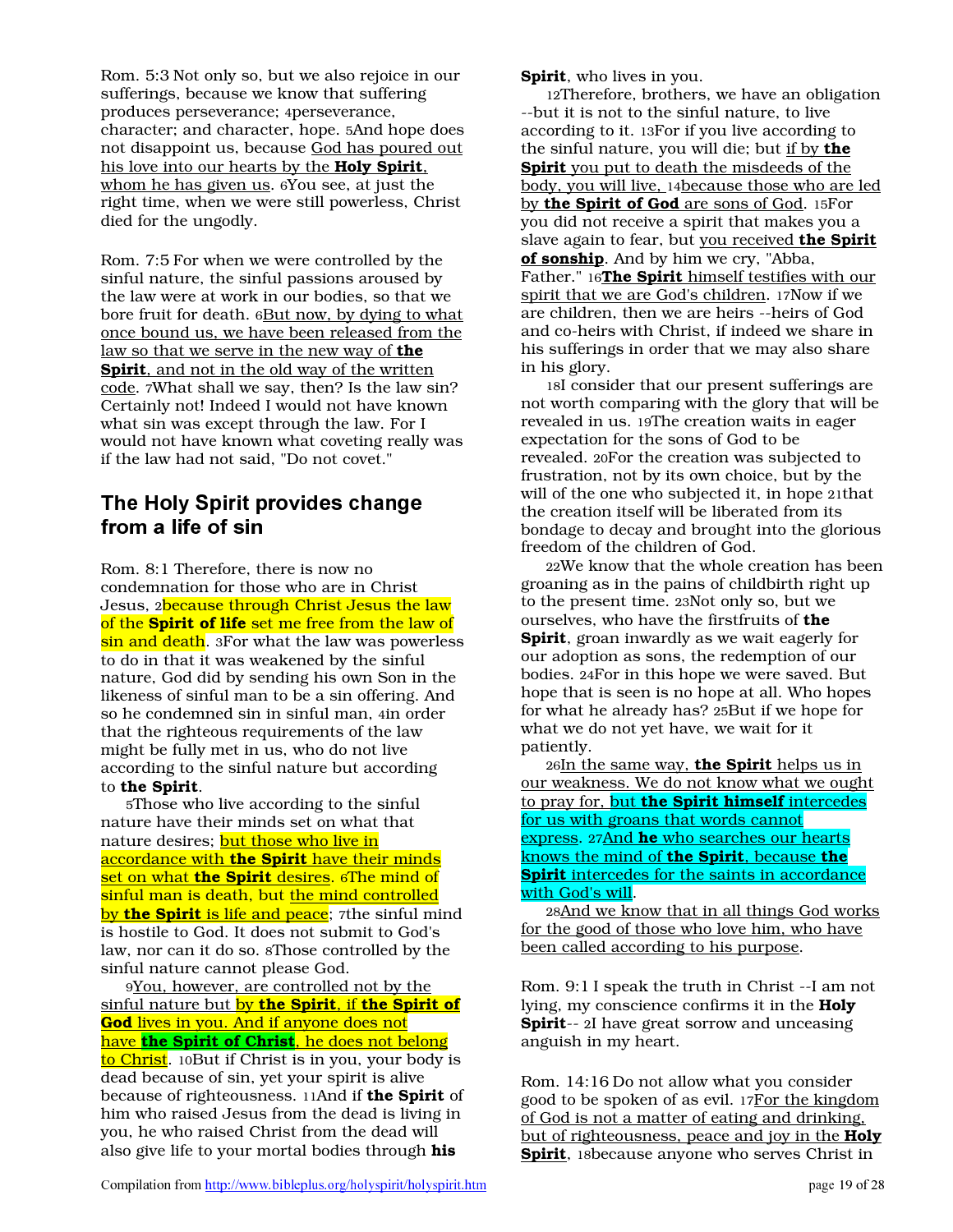this way is pleasing to God and approved by men.

#### 0 "# \$%&&

Rom. 15:13 May the God of hope fill you with all joy and peace as you trust in him, so that you may overflow with hope by the power of the **Holy Spirit**. 14I myself am convinced, my brothers, that you yourselves are full of goodness, complete in knowledge and competent to instruct one another. 15I have written you quite boldly on some points, as if to remind you of them again, because of the grace God gave me 16to be a minister of Christ Jesus to the Gentiles with the priestly duty of proclaiming the gospel of God, so that the Gentiles might become an offering acceptable to God, sanctified by the Holy

Spirit. 17Therefore I glory in Christ Jesus in my service to God. 18I will not venture to speak of anything except what Christ has accomplished through me in leading the Gentiles to obey God by what I have said and done-- 19by the power of signs and miracles, through the power of **the** Spirit. So from Jerusalem all the way around to Illyricum, I have fully proclaimed the gospel of Christ.

Rom. 15:29 I know that when I come to you, I will come in the full measure of the blessing of Christ. 30I urge you, brothers, by our Lord Jesus Christ and by the love of the Spirit, to join me in my struggle by praying to God for me. 31Pray that I may be rescued from the unbelievers in Judea and that my service in Jerusalem may be acceptable to the saints there, 32so that by God's will I may come to you with joy and together with you be refreshed.

1Cor. 2:9 However, as it is written: "No eye has seen, no ear has heard, no mind has conceived what God has prepared for those who love him" -- 10but <mark>God has revealed it to us by **his**</mark> Spirit. The Spirit searches all things, even the deep things of God. 11For who among men knows the thoughts of a man except the man's spirit within him? In the same way no one knows the thoughts of God except the Spirit of God. 12We have not received the spirit of the world but the Spirit who is from God, that we may understand what God has freely given us. 13This is what we speak, not in words taught us by human wisdom but <mark>in words</mark> taught by **the Spirit**, expressing spiritual truths in spiritual words. 14The man without the Spirit does not accept the things that come from the Spirit of God, for they are

#### Your body is a temple of the Holy the state of the Holy **Spirit**

1Cor. 6:9 Do you not know that the wicked will not inherit the kingdom of God? Do not be deceived: Neither the sexually immoral nor idolaters nor adulterers nor male prostitutes nor homosexual offenders 10nor thieves nor the greedy nor drunkards nor slanderers nor swindlers will inherit the kingdom of God. 11And that is what some of you were. But you were washed, you were sanctified, you were justified in the name of the Lord Jesus Christ and by the **Spirit of our God.** . . .

 18Flee from sexual immorality. All other sins a man commits are outside his body, but he who sins sexually sins against his own body. 19Do you not know that your body is a temple of the **Holy Spirit**, who is in you, whom you have received from God? You are not your own; 20you were bought at a price. Therefore honor God with your body.

1Cor. 7:39 A woman is bound to her husband as long as he lives. But if her husband dies, she is free to marry anyone she wishes, but he must belong to the Lord. 40In my judgment, she is happier if she stays as she is --and I think that I too have the Spirit of God.

1Cor. 12:2 You know that when you were pagans, somehow or other you were influenced and led astray to mute idols. 3Therefore I tell you that no one who is speaking by **the Spirit** of God says, "Jesus be cursed," and no one can say, "Jesus is Lord," except by the **Holy Spirit.** 4There are different kinds of gifts, but the same Spirit. 5There are different kinds of service, but the same Lord. 6There are different kinds of working, but the same God works all of them in all men. 7Now to each one the manifestation of **the Spirit** is given for the common good. 8To one there is given through **the Spirit** the message of wisdom, to another the message of knowledge by means of the same **Spirit**, 9to another faith by the same **Spirit**, to another gifts of healing by that one **Spirit**, 10to another miraculous powers, to another prophecy, to another distinguishing between spirits, to another speaking in different kinds of tongues, and to still another the interpretation of tongues.

2Cor. 1:18 But as surely as God is faithful, our message to you is not "Yes" and "No." 19For the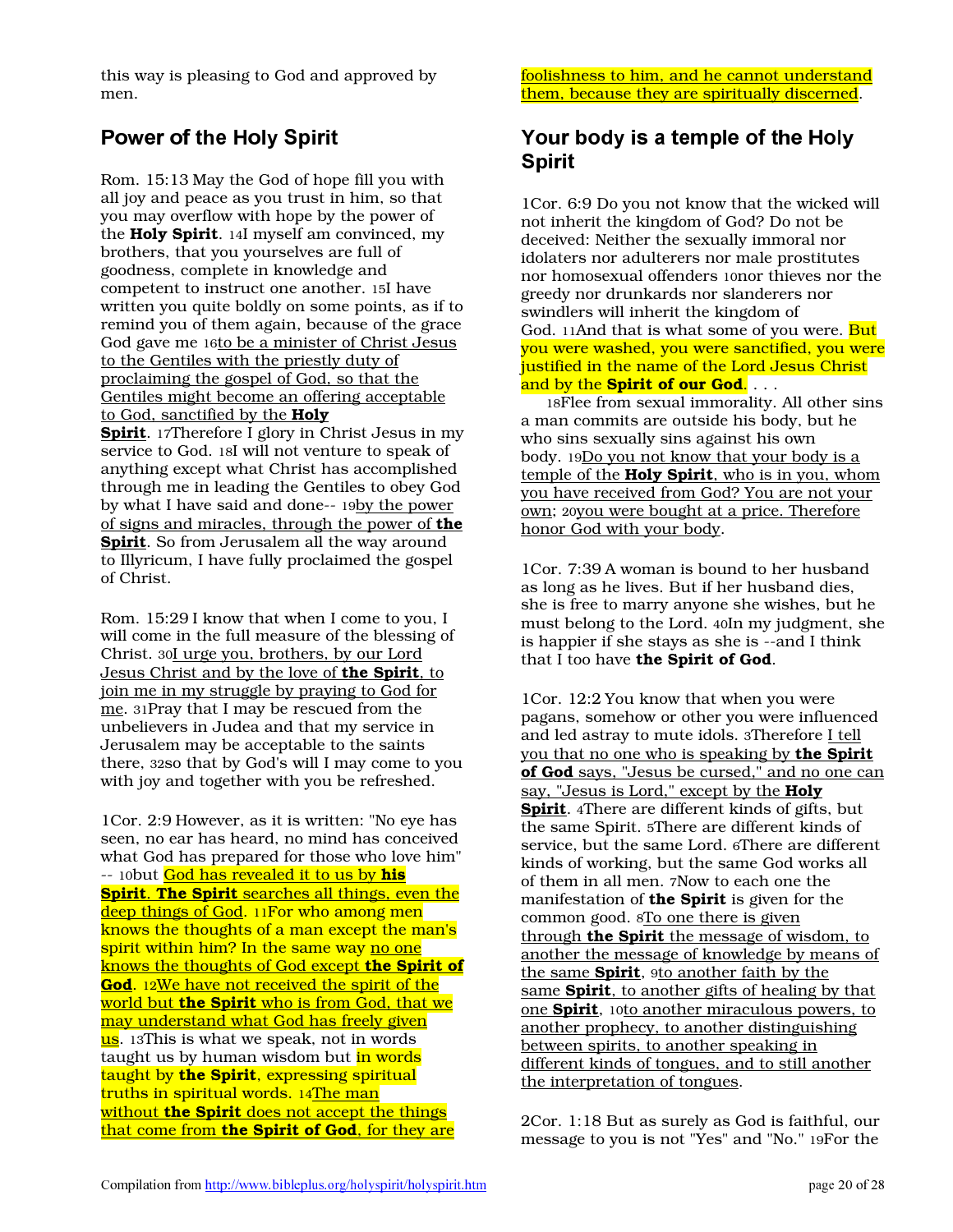Son of God, Jesus Christ, who was preached among you by me and Silas and Timothy, was not "Yes" and "No," but in him it has always been "Yes." 20For no matter how many promises God has made, they are "Yes" in Christ. And so through him the "Amen" is spoken by us to the glory of God. 21Now it is God who makes both us and you stand firm in Christ. He anointed us, 22set his seal of <u>ownership on us, and put **his Spirit** in our</u> hearts as a deposit, guaranteeing what is to come.

#### The Spirit gives life

2Cor. 3:1 Are we beginning to commend ourselves again? Or do we need, like some people, letters of recommendation to you or from you? 2You yourselves are our letter, written on our hearts, known and read by everybody. 3You show that you are a letter from Christ, the result of our ministry, written not with ink but with the Spirit of the living God, not on tablets of stone but on tablets of human hearts. 4Such confidence as this is ours through Christ before God. 5Not that we are competent in ourselves to claim anything for ourselves, but our competence comes from God. 6He has made us competent as ministers of a new covenant --not of the letter but of the Spirit; for the letter kills, but the Spirit gives life. 7Now if the ministry that brought death, which was engraved in letters on stone, came with glory, so that the Israelites could not look steadily at the face of Moses because of its glory, fading though it was, 8will not the ministry of the Spirit be even more glorious? 9If the ministry that condemns men is glorious, how much more glorious is the ministry that brings righteousness!

2Cor. 3:16 But whenever anyone turns to the Lord, the veil is taken away. 17Now the Lord is the Spirit, and where the Spirit of the Lord is, there is freedom. 18And we, who with unveiled faces all reflect the Lord's glory, are being transformed into his likeness with everincreasing glory, which comes from the Lord, who is the Spirit.

2Cor. 5:4 For while we are in this tent, we groan and are burdened, because we do not wish to be unclothed but to be clothed with our heavenly dwelling, so that what is mortal may be swallowed up by life. 5Now it is God who has made us for this very purpose and has given us the Spirit as a deposit, guaranteeing what is to come. 6Therefore we are always confident

and know that as long as we are at home in the body we are away from the Lord.

#### God provides strength through the **Holy Spirit**

2Cor. 6:4 Rather, as servants of God we commend ourselves in every way: in great endurance; in troubles, hardships and distresses; 5in beatings, imprisonments and riots; in hard work, sleepless nights and hunger; 6in purity, understanding, patience and kindness; in the **Holy Spirit** and in sincere love; 7in truthful speech and in the power of God; with weapons of righteousness in the right hand and in the left; 8through glory and dishonor, bad report and good report; genuine, yet regarded as impostors; 9known, yet regarded as unknown; dying, and yet we live on; beaten, and yet not killed; 10sorrowful, yet always rejoicing; poor, yet making many rich; having nothing, and yet possessing everything.

2Cor. 13:13 All the saints send their greetings. 14May the grace of the Lord Jesus Christ, and the love of God, and the fellowship of the **Holy Spirit** be with you all.

Gal. 3:1 You foolish Galatians! Who has bewitched you? Before your very eyes Jesus Christ was clearly portrayed as crucified. 2I would like to learn just one thing from you: Did you receive **the Spirit** by observing the law, or by believing what you heard? 3Are you so foolish? After beginning with **the Spirit**, are you now trying to attain your goal by human effort? 4Have you suffered so much for nothing --if it really was for nothing? 5Does God give you his Spirit and work miracles among you because you observe the law, or because you believe what you heard? 6Consider Abraham: "He believed God, and it was credited to him as righteousness." 7Understand, then, that those who believe are children of Abraham.

Gal. 3:13 Christ redeemed us from the curse of the law by becoming a curse for us, for it is written: "Cursed is everyone who is hung on a tree." 14He redeemed us in order that the blessing given to Abraham might come to the Gentiles through Christ Jesus, so that by faith we might receive the promise of the **Spirit.** 15Brothers, let me take an example from everyday life. Just as no one can set aside or add to a human covenant that has been duly established, so it is in this case. . .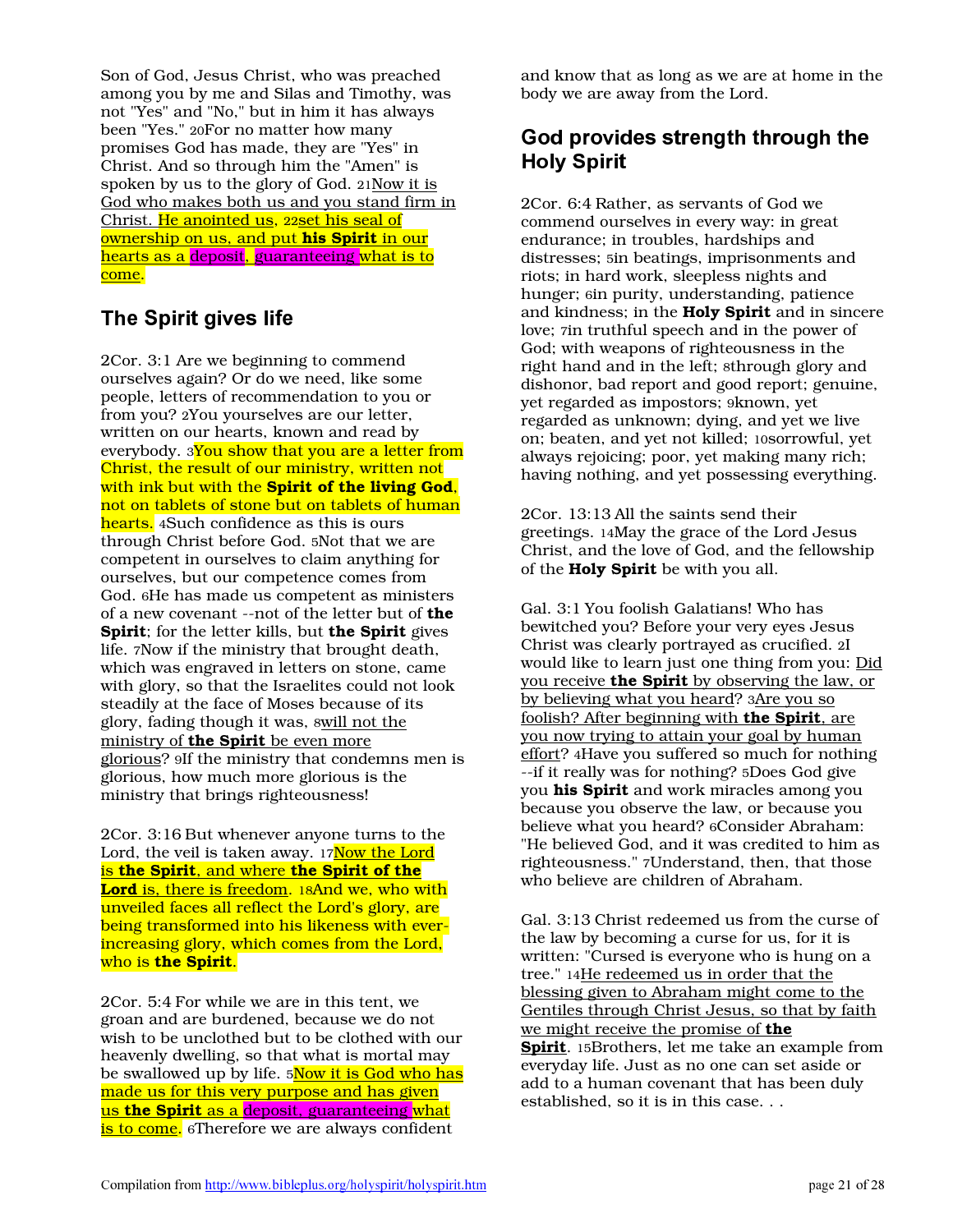28Now you, brothers, like Isaac, are children of promise. 29At that time the son born in the ordinary way *[Ishmael]* persecuted the son born by the power of the Spirit *[Isaac]*. It is the same now. 30But what does the Scripture say? "Get rid of the slave woman and her son, for the slave woman's son will never share in the inheritance with the free woman's son."

Gal. 4:4 But when the time had fully come, God sent his Son, born of a woman, born under law, 5to redeem those under law, that we might receive the full rights of sons. 6Because you are sons, God sent the **Spirit of his Son** into our hearts, the **Spirit** who calls out, "Abba, Father."

Gal. 5:4 You who are trying to be justified by law have been alienated from Christ; you have fallen away from grace. 5But by faith we eagerly await through **the Spirit** the righteousness for which we hope. 6For in Christ Jesus neither circumcision nor uncircumcision has any value. The only thing that counts is faith expressing itself through love.

Gal. 5:15 If you keep on biting and devouring each other, watch out or you will be destroyed by each other. 16So I say, live by the Spirit, and you will not gratify the desires of the sinful nature. 17For the sinful nature desires what is contrary to **the Spirit**, and **the Spirit** what is contrary to the sinful nature. They are in conflict with each other, so that you do not do what you want. 18But if you are led by the Spirit, you are not under law. 19The acts of the sinful nature are obvious: sexual immorality, impurity and debauchery; 20idolatry and witchcraft; hatred, discord, jealousy, fits of rage, selfish ambition, dissensions, factions 21and envy; drunkenness, orgies, and the like. I warn you, as I did before, that those who live like this will not inherit the kingdom of God. 22But the fruit of **the Spirit** is love, joy, peace, patience, kindness, goodness, faithfulness, 23gentleness and self-control. Against such things there is no law. 24Those who belong to Christ Jesus have crucified the sinful nature with its passions and desires. 25**Since we live by the Spirit**, let us keep in step with **the Spirit**. 26Let us not become conceited, provoking and envying each other.

Gal. 6:7 Do not be deceived: God cannot be mocked. A man reaps what he sows. 8The one who sows to please his sinful nature, from that nature will reap destruction; the one who sows to please the Spirit, from the Spirit will reap

eternal life. 9Let us not become weary in doing good, for at the proper time we will reap a harvest if we do not give up.

#### The Holy Spirit is a deposit guaranteeing our salvation

Eph. 1:11 In him we were also chosen, having been predestined according to the plan of him who works out everything in conformity with the purpose of his will, 12in order that we, who were the first to hope in Christ, might be for the praise of his glory. 13And you also were included in Christ when you heard the word of truth, the gospel of your salvation. Having believed, you were marked in him with a seal, the promised Holy Spirit, 14who is a deposit guaranteeing our inheritance until the redemption of those who are God's possession - -to the praise of his glory. 15 For this reason, ever since I heard about your faith in the Lord Jesus and your love for all the saints, 16I have not stopped giving thanks for you, remembering you in my prayers. 17<sup>I</sup> keep asking that the God of our Lord Jesus Christ, the glorious Father, may give you the **Spirit of** wisdom and revelation, so that you may know him better.

Eph. 2:17 He came and preached peace to you who were far away and peace to those who were near. 18For through him we both have access to the Father by one **Spirit.** 19Consequently, you are no longer foreigners and aliens, but fellow citizens with God's people and members of God's household, 20built on the foundation of the apostles and prophets, with Christ Jesus himself as the chief cornerstone. 21In him the whole building is joined together and rises to become a holy temple in the Lord. 22And in him you too are being built together to become a dwelling in which God lives by his Spirit.

Eph. 3:4 In reading this, then, you will be able to understand my insight into the mystery of Christ, 5which was not made known to men in other generations as it has now been revealed by the Spirit to God's holy apostles and prophets. 6This mystery is that through the gospel the Gentiles are heirs together with Israel, members together of one body, and sharers together in the promise in Christ Jesus.

Eph. 3:13 I ask you, therefore, not to be discouraged because of my sufferings for you, which are your glory. 14For this reason I kneel before the Father, 15from whom his whole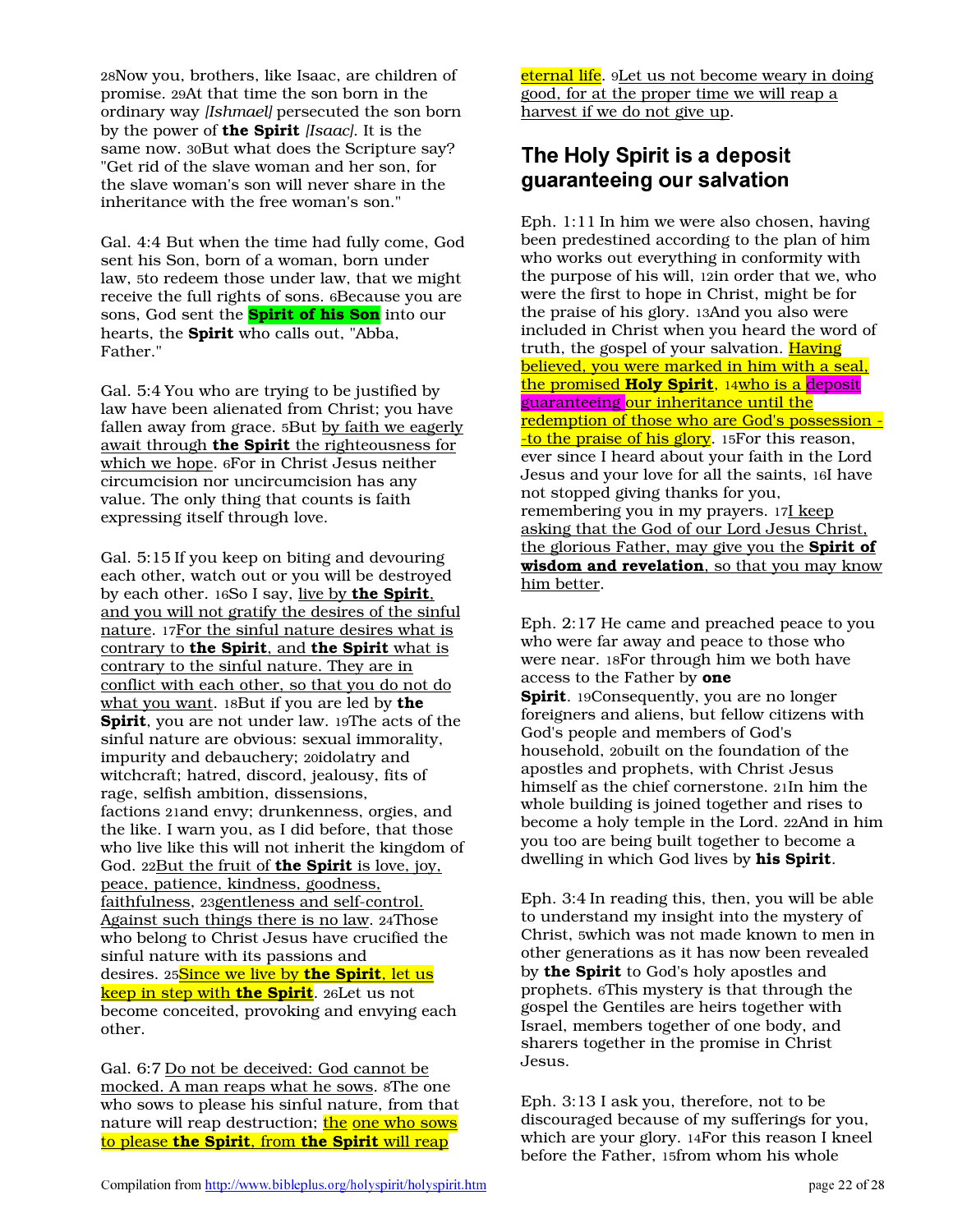family in heaven and on earth derives its name. 16I pray that out of his glorious riches he may strengthen you with power through his **Spirit** in your inner being, 17so that Christ may dwell in your hearts through faith. And I pray that you, being rooted and established in love, 18may have power, together with all the saints, to grasp how wide and long and high and deep is the love of Christ, 19and to know this love that surpasses knowledge --that you may be filled to the measure of all the fullness of God.

Eph. 4:3 Make every effort to keep the unity of the Spirit through the bond of peace. 4There is one body and one Spirit-- just as you were called to one hope when you were called-- 5one Lord, one faith, one baptism; sone God and Father of all, who is over all and through all and in all.

Eph. 4:29 Do not let any unwholesome talk come out of your mouths, but only what is helpful for building others up according to their needs, that it may benefit those who listen. 30<mark>And do not grieve the Holy Spirit of</mark> God, with whom you were sealed for the day of redemption. 31Get rid of all bitterness, rage and anger, brawling and slander, along with every form of malice.

#### Be filled with the Spirit

Eph. 5:17 Therefore do not be foolish, but understand what the Lord's will is. 18Do not get drunk on wine, which leads to debauchery. Instead, be filled with **the Spirit**. 19Speak to one another with psalms, hymns and spiritual songs. Sing and make music in your heart to the Lord, 20always giving thanks to God the Father for everything, in the name of our Lord Jesus Christ.

Eph. 6:16 In addition to all this, take up the shield of faith, with which you can extinguish all the flaming arrows of the evil one. 17Take the helmet of salvation and the sword of the Spirit, which is the word of God. 18And pray in the Spirit on all occasions with all kinds of prayers and requests. With this in mind, be alert and always keep on praying for all the saints. 19Pray also for me, that whenever I open my mouth, words may be given me so that I will fearlessly make known the mystery of the gospel, 20for which I am an ambassador in chains. Pray that I may declare it fearlessly, as I should.

Phil. 1:18 But what does it matter? The important thing is that in every way, whether from false motives or true, Christ is preached. And because of this I rejoice. Yes, and I will continue to rejoice, 19for I know that through your prayers and the help given by the Spirit of **Jesus Christ**, what has happened to me will turn out for my deliverance. 20I eagerly expect and hope that I will in no way be ashamed, but will have sufficient courage so that now as always Christ will be exalted in my body, whether by life or by death. . . .

27Whatever happens, conduct yourselves in a manner worthy of the gospel of Christ. Then, whether I come and see you or only hear about you in my absence, I will know that you stand firm in **one spirit**, contending as one man for the faith of the gospel 28without being frightened in any way by those who oppose you. This is a sign to them that they will be destroyed, but that you will be saved --and that by God.

Phil. 2:1 If you have any encouragement from being united with Christ, if any comfort from his love, if any fellowship with **the Spirit**, if any tenderness and compassion, 2then make my joy complete by being like-minded, having the same love, being one in spirit and purpose.

Phil. 3:2 Watch out for those dogs, those men who do evil, those mutilators of the flesh. 3For it is we who are the circumcision, we who worship by the Spirit of God, who glory in Christ Jesus, and who put no confidence in the flesh-- 4though I myself have reasons for such confidence. If anyone else thinks he has reasons to put confidence in the flesh, I have more: 5circumcised on the eighth day, of the people of Israel, of the tribe of Benjamin, a Hebrew of Hebrews; in regard to the law, a Pharisee; 6as for zeal, persecuting the church; as for legalistic righteousness, faultless. 7But whatever was to my profit I now consider loss for the sake of Christ.

Col. 1:7 You learned it from Epaphras, our dear fellow servant, who is a faithful minister of Christ on our behalf, 8and who also told us of your love in **the Spirit**. 9For this reason, since the day we heard about you, we have not stopped praying for you and asking God to fill you with the knowledge of his will through all spiritual wisdom and understanding.

1Ths. 1:4 For we know, brothers loved by God, that he has chosen you, 5because our gospel came to you not simply with words, but also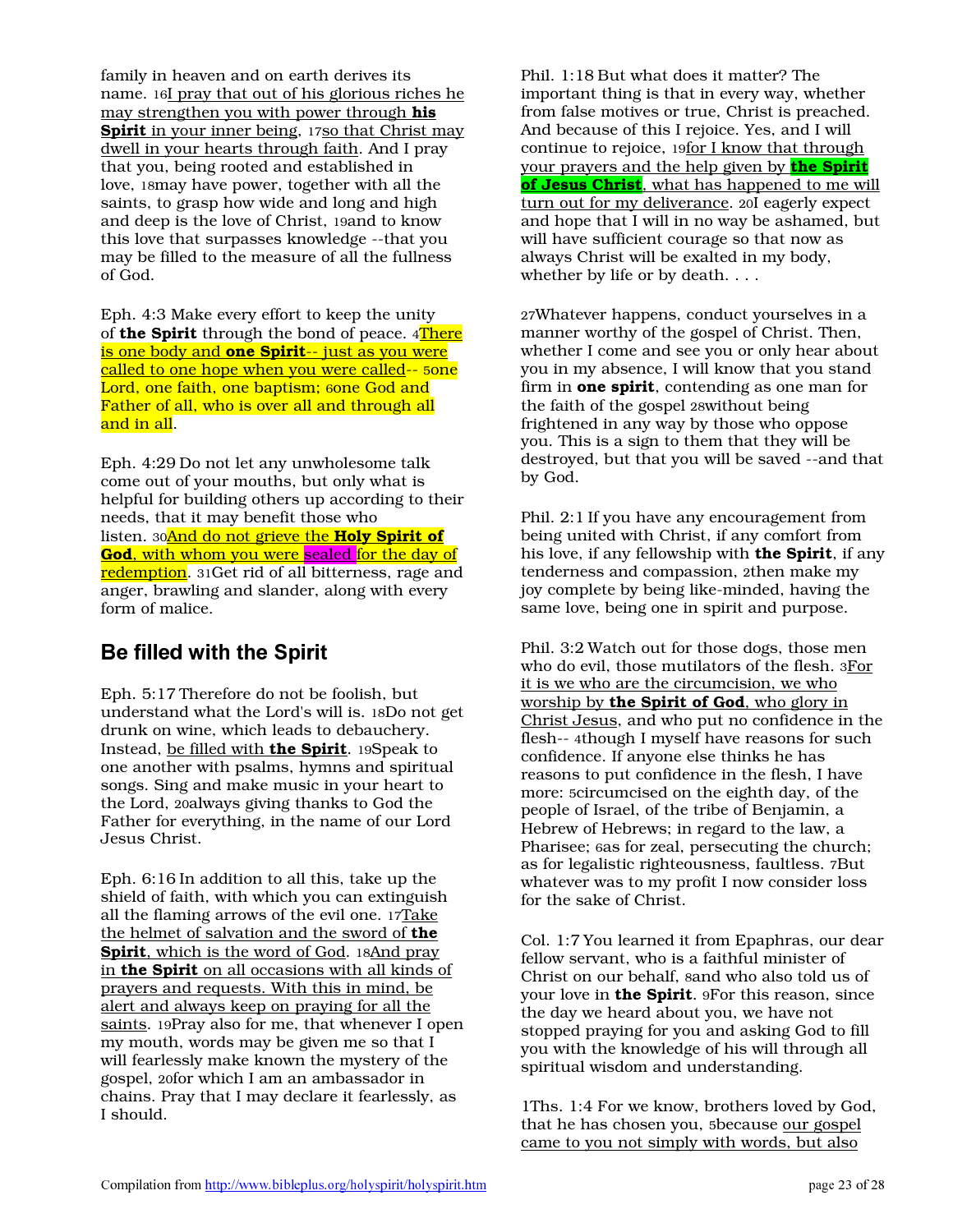with power, with the **Holy Spirit** and with deep conviction. You know how we lived among you for your sake. 6You became imitators of us and of the Lord; in spite of severe suffering, you welcomed the message with the joy given by the **Holy Spirit**. 7And so you became a model to all the believers in Macedonia and Achaia.

1Ths. 4:7 For God did not call us to be impure, but to live a holy life. 8Therefore, he who rejects this instruction does not reject man but God, who gives you his **Holy Spirit**. 9Now about brotherly love we do not need to write to you, for you yourselves have been taught by God to love each other.

#### The Spirit sanctifies you

2Ths. 2:13 But we ought always to thank God for you, brothers loved by the Lord, because from the beginning God chose you to be saved through the sanctifying work of the Spirit and through belief in the truth. 14He called you to this through our gospel, that you might share in the glory of our Lord Jesus Christ.

1Tim. 3:16 Beyond all question, the mystery of godliness is great: <mark>He appeared in a body, was</mark> vindicated by the Spirit, was seen by angels, was preached among the nations, was believed on in the world, was taken up in glory.

1Tim. 4:1 The Spirit clearly says that in later times some will abandon the faith and follow deceiving spirits and things taught by demons. 2Such teachings come through hypocritical liars, whose consciences have been seared as with a hot iron.

2Tim. 1:13 What you heard from me, keep as the pattern of sound teaching, with faith and love in Christ Jesus. 14Guard the good deposit that was entrusted to you --guard it with the help of the **Holy Spirit** who lives in us.

Titus 3:4 But when the kindness and love of God our Savior appeared, 5he saved us, not because of righteous things we had done, but because of his mercy. He saved us through the washing of rebirth and renewal by the Holy **Spirit**, whom he poured out on us generously through Jesus Christ our Savior, 7so that, having been justified by his grace, we might become heirs having the hope of eternal life.

Hebr. 2:2 For if the message spoken by angels was binding, and every violation and disobedience received its just

punishment, 3how shall we escape if we ignore such a great salvation? This salvation, which was first announced by the Lord, was confirmed to us by those who heard him. 4God also testified to it by signs, wonders and various miracles, and gifts of the **Holy** Spirit distributed according to his will. 5It is not to angels that he has subjected the world to come, about which we are speaking.

Hebr. 3:6 But Christ is faithful as a son over God's house. And we are his house, if we hold on to our courage and the hope of which we boast. 7So, as the **Holy Spirit** says: "Today, if you hear his voice, 8do not harden your hearts as you did in the rebellion, during the time of testing in the desert, 9where your fathers tested and tried me and for forty years saw what I did.

#### It is impossible for those who leave the Holy Spirit to be brought back to repentance

Hebr. 6:4 It is impossible for those who have once been enlightened, who have tasted the heavenly gift, who have shared in the **Holy** Spirit, 5who have tasted the goodness of the word of God and the powers of the coming age, 6if they fall away, to be brought back to repentance, because to their loss they are crucifying the Son of God all over again and subjecting him to public disgrace.

Hebr. 9:7 But only the high priest entered the inner room, and that only once a year, and never without blood, which he offered for himself and for the sins the people had committed in ignorance. 8The **Holy Spirit** was showing by this that the way into the Most Holy Place *[or alternatively interpreted "the heavenly tabernacle"]* had not yet been disclosed as long as the first *[earthly]* tabernacle was still standing.

Hebr. 10:12 But when this priest had offered for all time one sacrifice for sins, he sat down at the right hand of God. 13Since that time he waits for his enemies to be made his footstool, 14because by one sacrifice he has made perfect forever those who are being made holy. 15The Holy Spirit also testifies to us about this. First he says: 16"This is the covenant I will make with them after that time, says the Lord. I will put my laws in their hearts, and I will write them on their minds."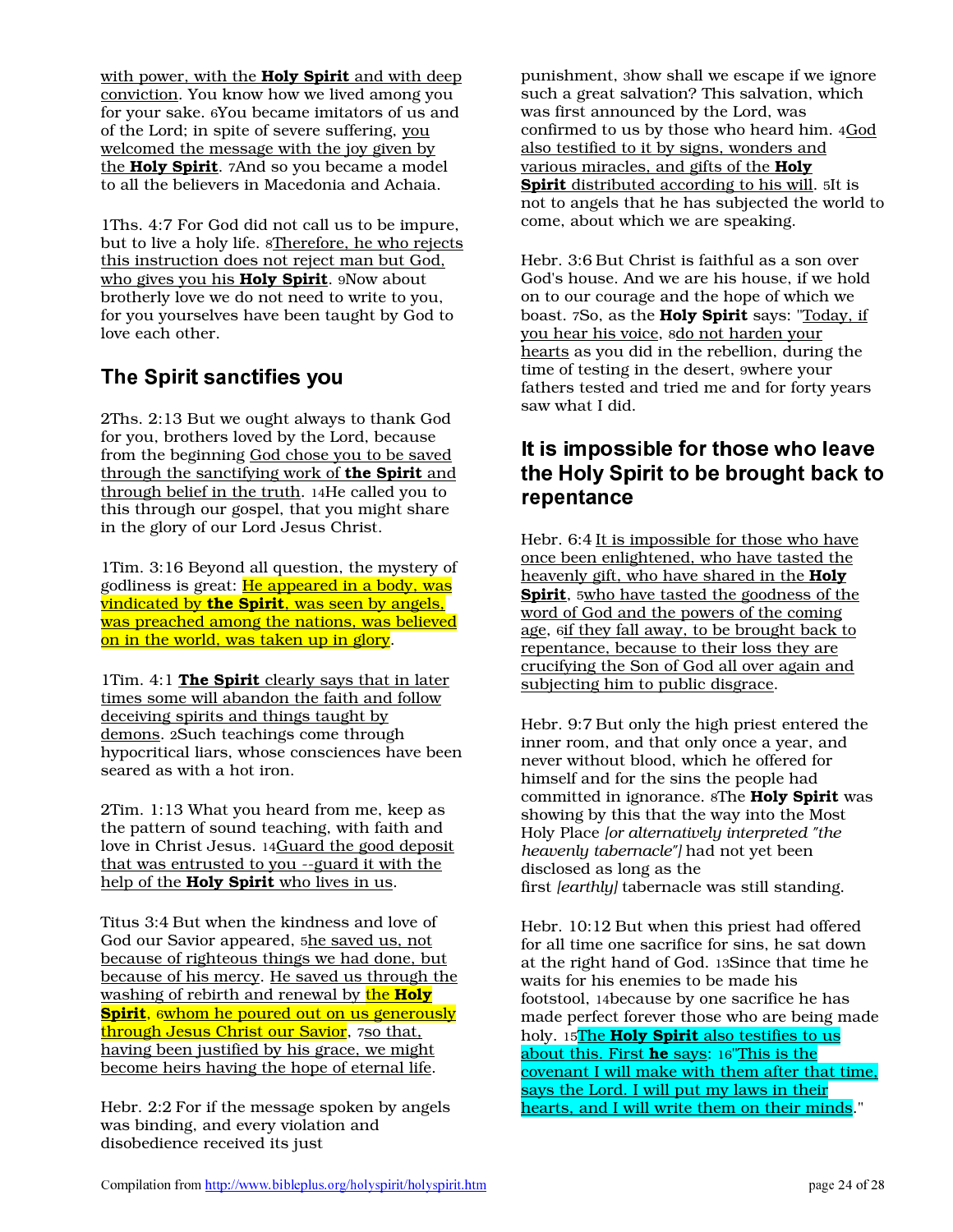Hebr. 10:26 If we deliberately keep on sinning after we have received the knowledge of the truth, no sacrifice for sins is left, 27but only a fearful expectation of judgment and of raging fire that will consume the enemies of God. 28Anyone who rejected the law of Moses died without mercy on the testimony of two or three witnesses. 29How much more severely do you think a man deserves to be punished who has trampled the Son of God under foot, who has treated as an unholy thing the blood of the covenant that sanctified him, and who has insulted the Spirit of grace? 30For we know him who said, "It is mine to avenge; I will repay," and again, "The Lord will judge his people." 31It is a dreadful thing to fall into the hands of the living God.

1Pet. 1:1 Peter, an apostle of Jesus Christ, To God's elect, strangers in the world, scattered throughout Pontus, Galatia, Cappadocia, Asia and Bithynia, 2who have been chosen according to the foreknowledge of God the Father, through the sanctifying work of the Spirit, for obedience to Jesus Christ and sprinkling by his blood: Grace and peace be yours in abundance.

1Pet. 1:10 Concerning this salvation, the prophets, who spoke of the grace that was to come to you, searched intently and with the greatest care, 11trying to find out the time and circumstances to which the Spirit of Christ in them was pointing when he predicted the sufferings of Christ and the glories that would follow. 12It was revealed to them that they were not serving themselves but you, when they spoke of the things that have now been told you by those who have preached the gospel to you by the **Holy Spirit** sent from heaven. Even angels long to look into these things. 13Therefore, prepare your minds for action; be self-controlled; set your hope fully on the grace to be given you when Jesus Christ is revealed.

1Pet. 3:17 It is better, if it is God's will, to suffer for doing good than for doing evil. 18For Christ died for sins once for all, the righteous for the unrighteous, to bring you to God. He was put to death in the body but made alive by the Spirit, 19through whom also he went and preached to the spirits in prison 20who disobeyed long ago when God waited patiently in the days of Noah while the ark was being built. In it only a few people, eight in all, were saved through water, 21and this water symbolizes baptism that now saves you also - not the removal of dirt from the body but the pledge of a good conscience toward God. It saves you by the resurrection of Jesus

Christ, 22who has gone into heaven and is at God's right hand --with angels, authorities and powers in submission to him.

1Pet. 4:5 But they *[those who slander you]* will have to give account to him who is ready to judge the living and the dead. 6For this is the reason the gospel was preached even to those who are now dead, so that they might be judged according to men in regard to the body, but live according to God in regard to **the spirit.** 7The end of all things is near. Therefore be clear minded and self-controlled so that you can pray.

1Pet. 4:12 Dear friends, do not be surprised at the painful trial you are suffering, as though something strange were happening to you. 13But rejoice that you participate in the sufferings of Christ, so that you may be overjoyed when his glory is revealed. 14H you are insulted because of the name of Christ, you are blessed, for the **Spirit of glory** and of God rests on you. 15If you suffer, it should not be as a murderer or thief or any other kind of criminal, or even as a meddler. 16However, if you suffer as a Christian, do not be ashamed, but praise God that you bear that name. 17For it is time for judgment to begin with the family of God; and if it begins with us, what will the outcome be for those who do not obey the gospel of God? 18And, "If it is hard for the righteous to be saved, what will become of the ungodly and the sinner?" 19So then, those who suffer according to God's will should commit themselves to their faithful Creator and continue to do good.

#### ÷øùúûüýþ ýÿ0ü ÿù- -ûøùû -ûü Holy Spirit

2Pet. 1:20 Above all, you must understand that no prophecy of Scripture came about by the prophet's own interpretation. 21For prophecy never had its origin in the will of man, but men spoke from God as they were carried along by the Holy Spirit.

1John 3:23 And this is his command: to believe in the name of his Son, Jesus Christ, and to love one another as he commanded us. 24Those who obey his commands live in him, and he in them. And this is how we know that he lives in us: We know it by the Spirit he gave us.

#### ú úver en de landen en de landen en de landen en de landen en de landen en de landen en de landen en de landen from God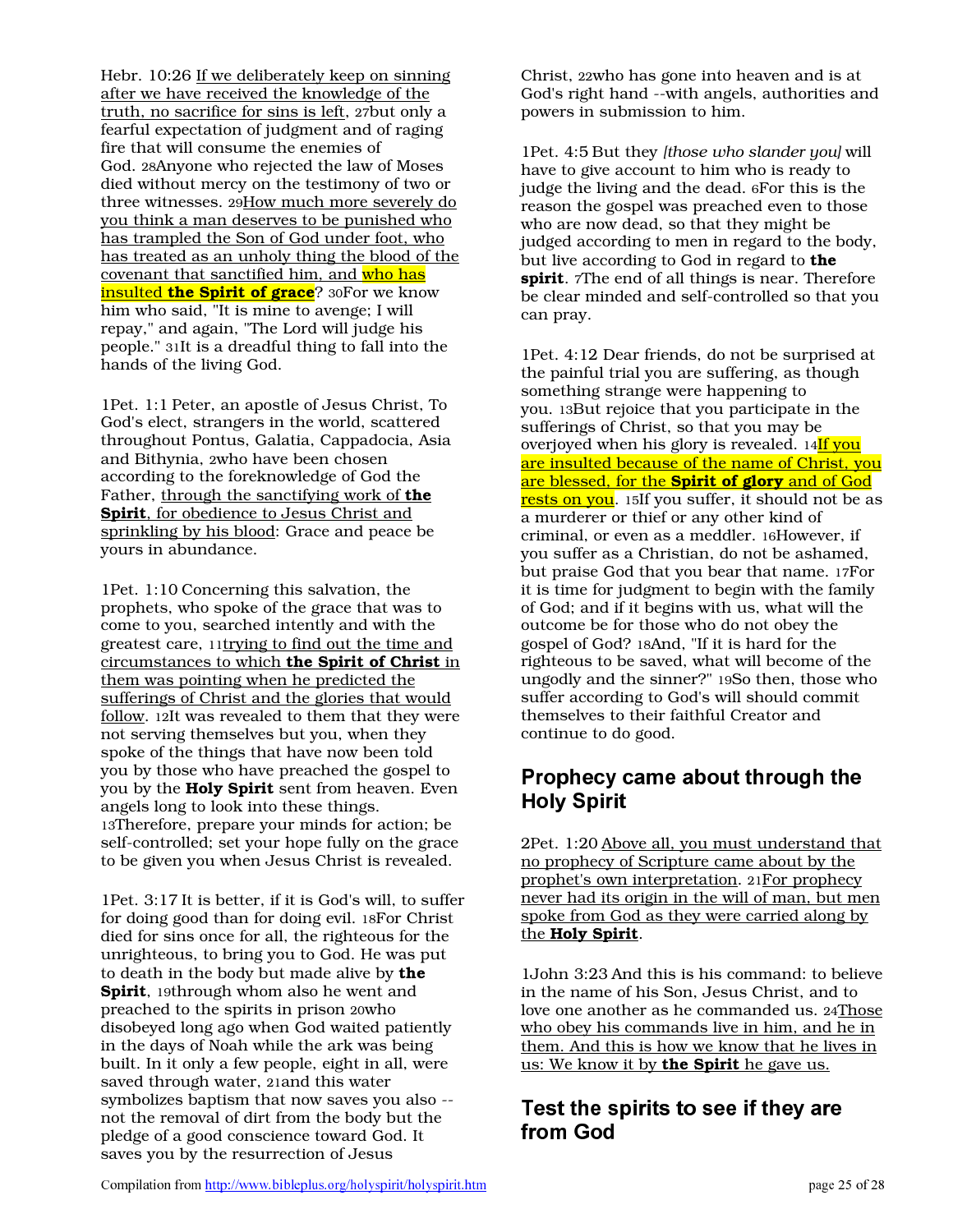1John 4:1 Dear friends, do not believe every spirit, but test the spirits to see whether they are from God, because many false prophets have gone out into the world. 2This is how you can recognize the Spirit of God: Every spirit that acknowledges that Jesus Christ has come in the flesh is from God, 3but every spirit that does not acknowledge Jesus is not from God. This is the spirit of the antichrist, which you have heard is coming and even now is already in the world. 4You, dear children, are from God and have overcome them, because the one who is in you is greater than the one who is in the world. 5They are from the world and therefore speak from the viewpoint of the world, and the world listens to them. 6We are from God, and whoever knows God listens to us; but whoever is not from God does not listen to us. This is how we recognize the **Spirit of truth** and the spirit of falsehood. 7Dear friends, let us love one another, for love comes from God. Everyone who loves has been born of God and knows God. 8Whoever does not love does not know God, because God is love.

*Commentary: Not all information or signs given supernaturally are from God. The evil one, through signs, wonders and lying spirits speaks deceptive words. Ignorant and uninformed people are amazed and accept the information spoken or signs given. But as Christians, we are not to accept the information given if it does not meet the Biblical test. God gives us this test, "When men tell you to consult mediums and spiritists, who whisper and mutter, should not a people inquire of their God? Why consult the dead on behalf of the living? To the law and to the testimony! If they do not speak according to this word, they have no light of dawn. " (Isa. 8:19, 20)* 

*We must compare the information or signs given against Biblical standards, comparing rule upon rule, line upon line, (Isa. 28:10 KJV), else the very elect might be deceived. "For false Christs and false prophets will appear and perform great signs and miracles to deceive even the elect --if that were possible" (Matt. 24:24).* 

1John 4:11 Dear friends, since God so loved us, we also ought to love one another. 12No one has ever seen God; but if we love one another, God lives in us and his love is made complete in us. 13We know that we live in him and he in us, because he has given us of his **Spirit.** 14And we have seen and testify that the

Father has sent his Son to be the Savior of the world. 15If anyone acknowledges that Jesus is the Son of God, God lives in him and he in God.

1John 5:5 Who is it that overcomes the world? Only he who believes that Jesus is the Son of God. 6This is the one who came by water and blood --Jesus Christ. He did not come by water only, but by water and blood. And it is the Spirit who testifies, because the Spirit is the truth. 7For there are three that testify: sthe **Spirit**, the water and the blood; and **the three** are in agreement. 9We accept man's testimony, but God's testimony is greater because it is the testimony of God, which he has given about his Son.

Jude 18 They said to you, "In the last times there will be scoffers who will follow their own ungodly desires." 19These are the men who divide you, who follow mere natural instincts and do not have **the Spirit**. 20 But you, dear friends, build yourselves up in your most holy faith and pray in the **Holy Spirit**. 21Keep yourselves in God's love as you wait for the mercy of our Lord Jesus Christ to bring you to eternal life.

#### The seven spirits or sevenfold spirit of God

Rev. 1:3 Blessed is the one who reads the words of this prophecy, and blessed are those who hear it and take to heart what is written in it, because the time is near. 4John, To the seven churches in the province of Asia: Grace and peace to you from him who is, and who was, and who is to come, and from the seven spirits *[or "the sevenfold spirit" of God - per NIV footnote]* before his throne, 5and from Jesus Christ, who is the faithful witness, the firstborn from the dead, and the ruler of the kings of the earth. To him who loves us and has freed us from our sins by his blood, 6and has made us to be a kingdom and priests to serve his God and Father --to him be glory and power for ever and ever! Amen. 7Look, he is coming with the clouds, and every eye will see him, even those who pierced him; and all the peoples of the earth will mourn because of him. So shall it be! Amen. 8"I am the Alpha and the Omega," says the Lord God, "who is, and who was, and who is to come, the Almighty." 9I, John, your brother and companion in the suffering and kingdom and patient endurance that are ours in Jesus, was on the island of Patmos because of the word of God and the testimony of Jesus. 10On the Lord's Day I was in the Spirit, and I heard behind me a loud voice like a trumpet, 11which said: "Write on a scroll what you see and send it to the seven churches: to Ephesus, Smyrna, Pergamum, Thyatira, Sardis, Philadelphia and Laodicea."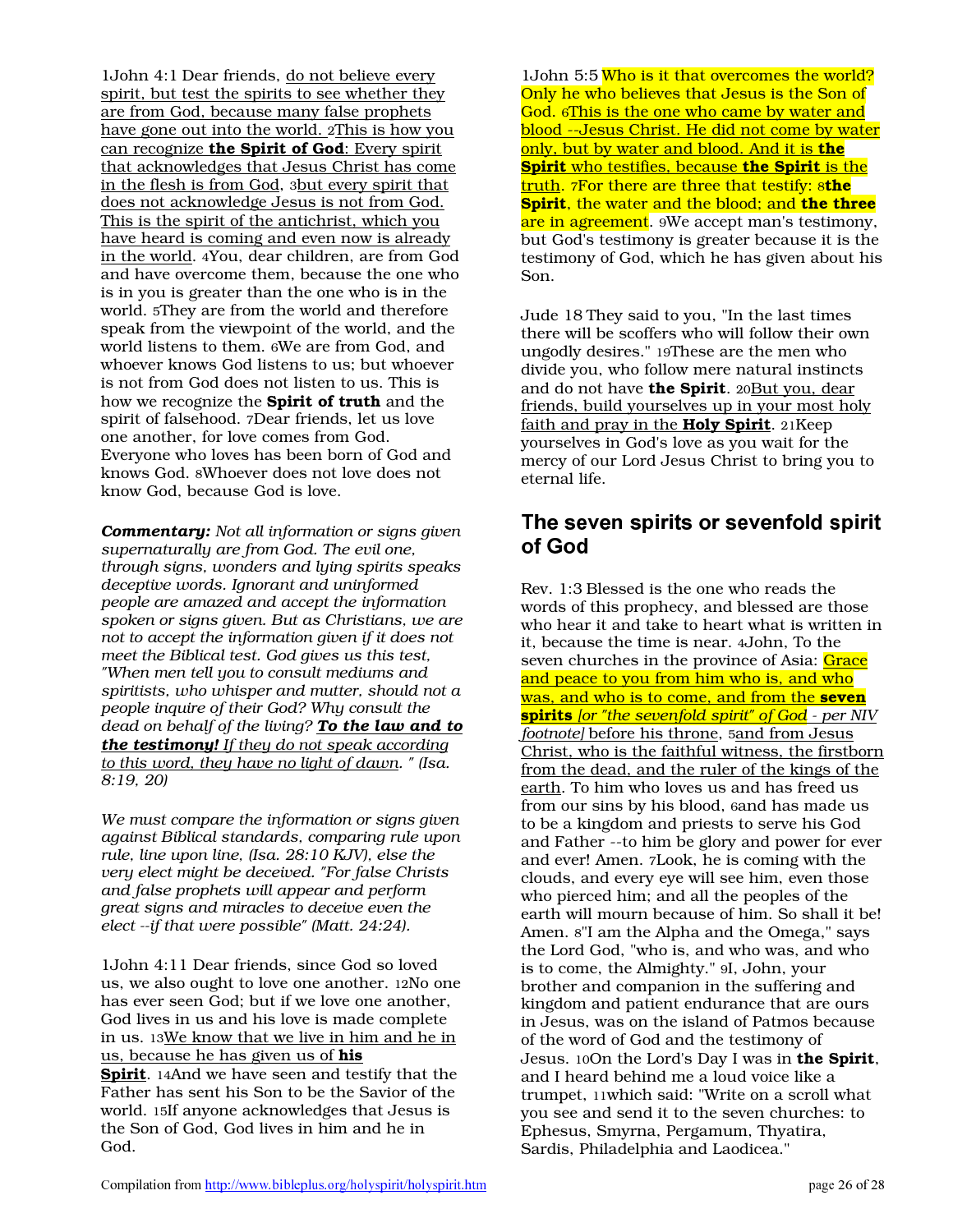#### The Spirit talks to the seven churches

Rev. 2:6 But you have this in your favor: You hate the practices of the Nicolaitans, which I also hate. 7He who has an ear, let him hear what **the Spirit** says to the churches. To him who overcomes, I will give the right to eat from the tree of life, which is in the paradise of God.

8"To the angel of the church in Smyrna write: These are the words of him who is the First and the Last, who died and came to life again. 9I know your afflictions and your poverty --yet you are rich! I know the slander of those who say they are Jews and are not, but are a synagogue of Satan. 10Do not be afraid of what you are about to suffer. I tell you, the devil will put some of you in prison to test you, and you will suffer persecution for ten days. Be faithful, even to the point of death, and I will give you the crown of life. 11He who has an ear, let him hear what **the Spirit** says to the churches. He who overcomes will not be hurt at all by the second death.

12"To the angel of the church in Pergamum write: These are the words of him who has the sharp, double-edged sword. 13I know where you live --where Satan has his throne. Yet you remain true to my name. You did not renounce your faith in me, even in the days of Antipas, my faithful witness, who was put to death in your city --where Satan lives. 14Nevertheless, I have a few things against you: You have people there who hold to the teaching of Balaam, who taught Balak to entice the Israelites to sin by eating food sacrificed to idols and by committing sexual immorality. 15Likewise you also have those who hold to the teaching of the Nicolaitans. 16Repent therefore! Otherwise, I will soon come to you and will fight against them with the sword of my mouth. 17He who has an ear, let him hear what the Spirit says to the churches. To him who overcomes, I will give some of the hidden manna. I will also give him a white stone with a new name written on it, known only to him who receives it.

Rev. 2:25 Only hold on to what you have until I come. 26To him who overcomes and does my will to the end, I will give authority over the nations-- 27`He will rule them with an iron scepter; he will dash them to pieces like pottery' -- just as I have received authority from my Father. 28I will also give him the morning star. 29He who has an ear, let him hear what **the Spirit** says to the churches.

Rev. 3:1 "To the angel of the church in Sardis write: These are the words of him who holds the seven spirits of God and the seven stars. I know your deeds; you have a reputation of being alive, but you are dead. 2Wake up! Strengthen what remains and is about to die, for I have not found your deeds complete in the sight of my God. 3Remember, therefore, what you have received and heard; obey it, and repent. But if you do not wake up, I will come like a thief, and you will not know at what time I will come to you. 4Yet you have a few people in Sardis who have not soiled their clothes. They will walk with me, dressed in white, for they are worthy. 5He who overcomes will, like them, be dressed in white. I will never blot out his name from the book of life, but will acknowledge his name before my Father and his angels. 6He who has an ear, let him hear what **the Spirit** says to the churches. 7 To the angel of the church in Philadelphia write: These are the words of him who is holy and true, who holds the key of David. What he opens no one can shut, and what he shuts no one can open.

Rev. 3:12 Him who overcomes I will make a pillar in the temple of my God. Never again will he leave it. I will write on him the name of my God and the name of the city of my God, the new Jerusalem, which is coming down out of heaven from my God; and I will also write on him my new name. 13He who has an ear, let him hear what **the Spirit** says to the churches. 14"To the angel of the church in Laodicea write: These are the words of the Amen, the faithful and true witness, the ruler of God's creation.

Rev. 3:21 To him who overcomes, I will give the right to sit with me on my throne, just as I overcame and sat down with my Father on his throne. 22He who has an ear, let him hear what **the Spirit** says to the churches."

#### John taken to heaven in the Spirit

Rev. 4:1 After this I looked, and there before me was a door standing open in heaven. And the voice I had first heard speaking to me like a trumpet said, "Come up here, and I will show you what must take place after this." 2At once I was in the Spirit, and there before me was a throne in heaven with someone sitting on it. 3And the one who sat there had the appearance of jasper and carnelian. A rainbow, resembling an emerald, encircled the throne. 4Surrounding the throne were twentyfour other thrones, and seated on them were twenty-four elders. They were dressed in white